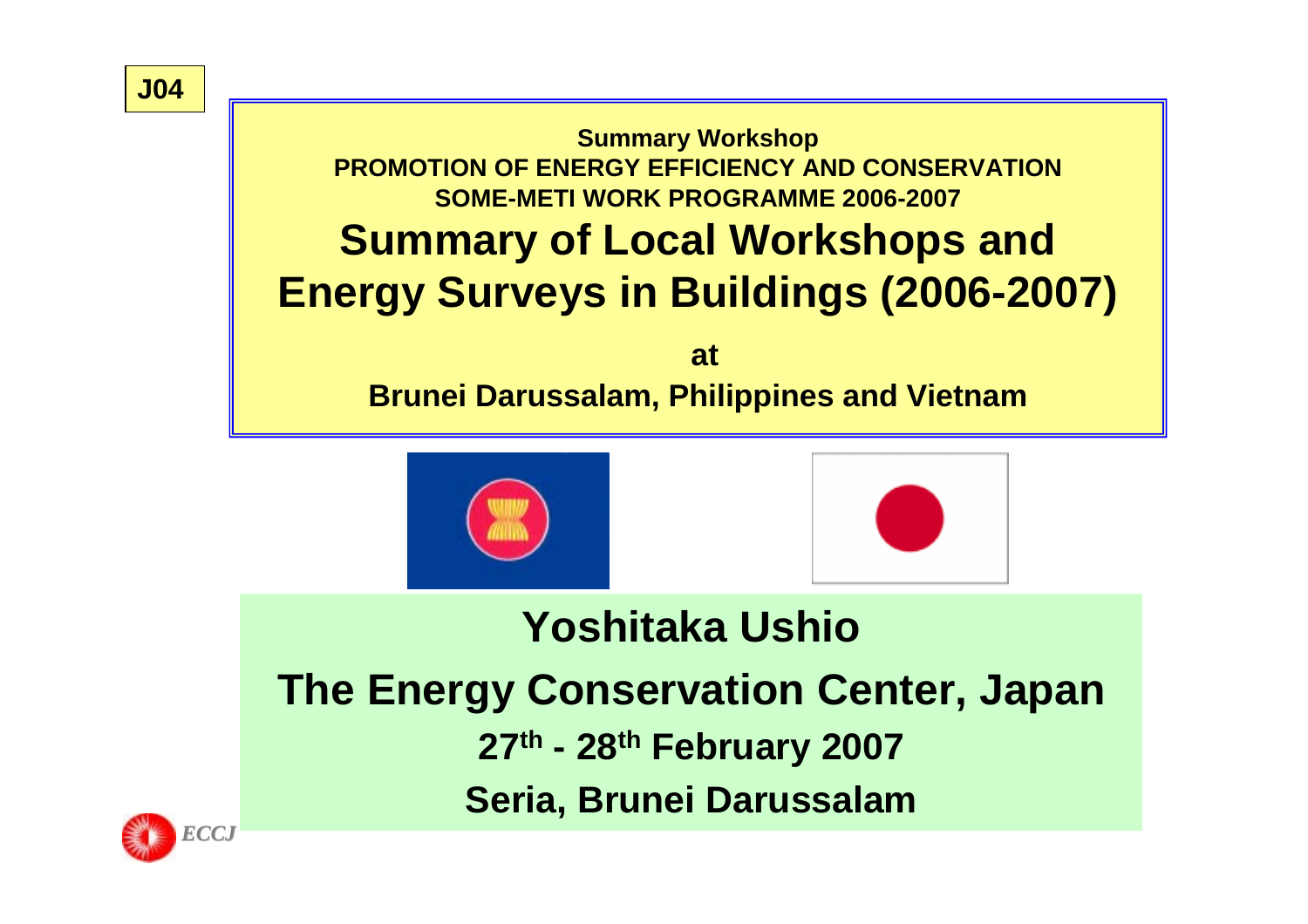# **Outline of Presentation Outline of Presentation**

- 【**1**】**2000-2005 Activities**
- 【**2** 】**2006-2007 Activities**
- 【**3**】 **ASEAN Energy Awards 2006**
	- 【**4**】**Topics of the Activity** (**4**) **Seminar-Workshop**
- 【**5**】 **Seminar - Workshop**
	- 【**6**】**Follow-up Surveys and Energy Audits**
- 【**7**】 **For Future Activities**
	- 【**8**】**Conclusions**

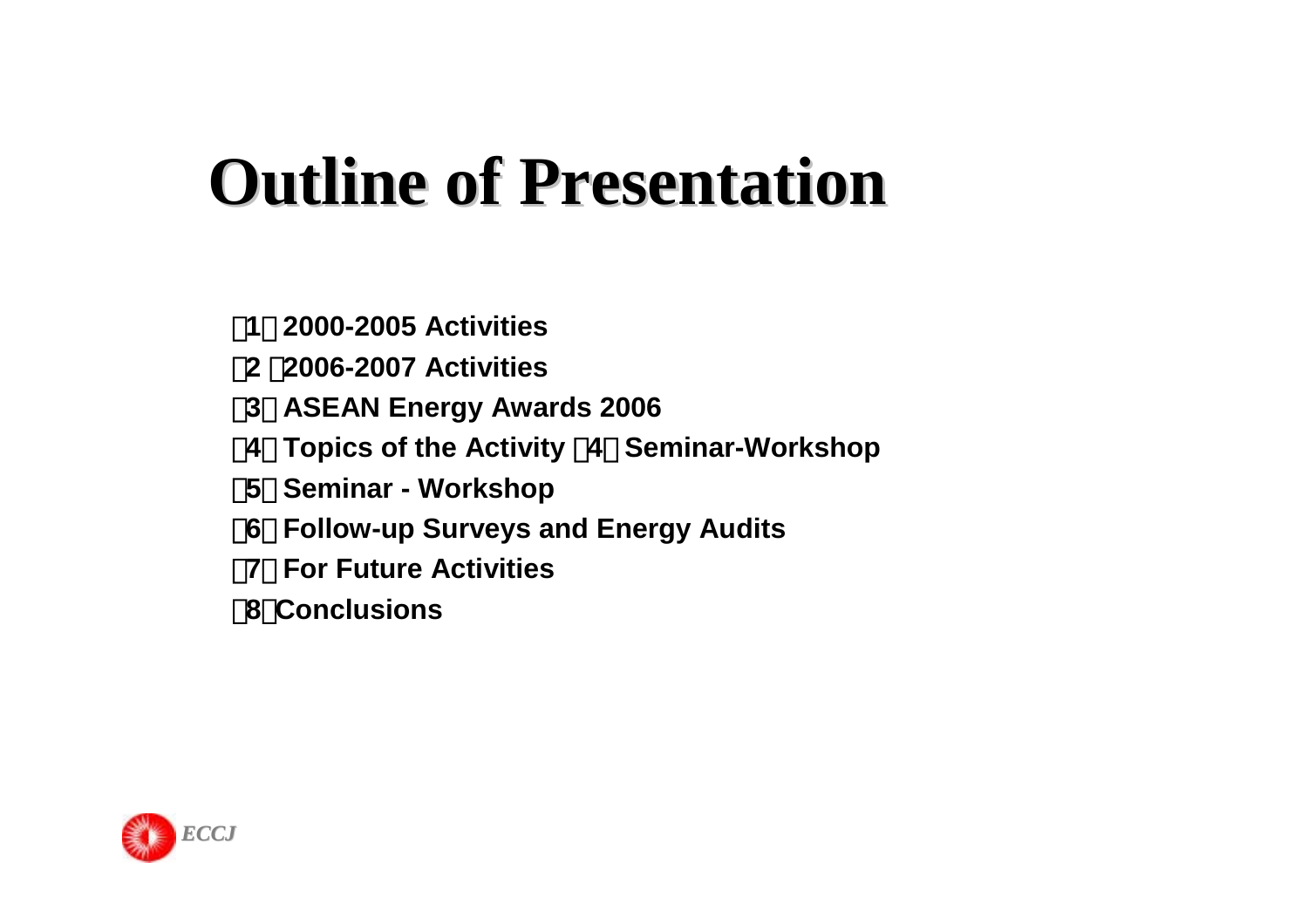## 【**1**】 **2000-2005 Activity 2005 Activity**

- **2000, 2001 :** Energy Audit
- **2002, 2003 :**

**(1) Energy Audit on a basis of OJT** 

- **(2) Workshops**
	- **- Introduction of technologies and experience for EE&C realized in Japanese buildings**
	- **- Explanation and discussion of result of energy audits**
	- **- DB/BM/GL development**

### • **2004 : Indonesia, Cambodia, Thailand and Philippines**

#### • **2005 : Myanmar, Malaysia, Lao PDR and Vietnam**(**Hanoi) (1) Energy Audit / Follow-up Survey on a basis of OJT (2) Seminar-Workshops**

**- Introduction of technologies and experience for EE&C realized in Japanese buildings**

- **- Explanation and discussion of result of energy audits**
- **- Presentation of EE&C best Practices in ASEAN Countries**
- **- DB/BM/GL development**
- **- Development of EE&C Technical Directories**

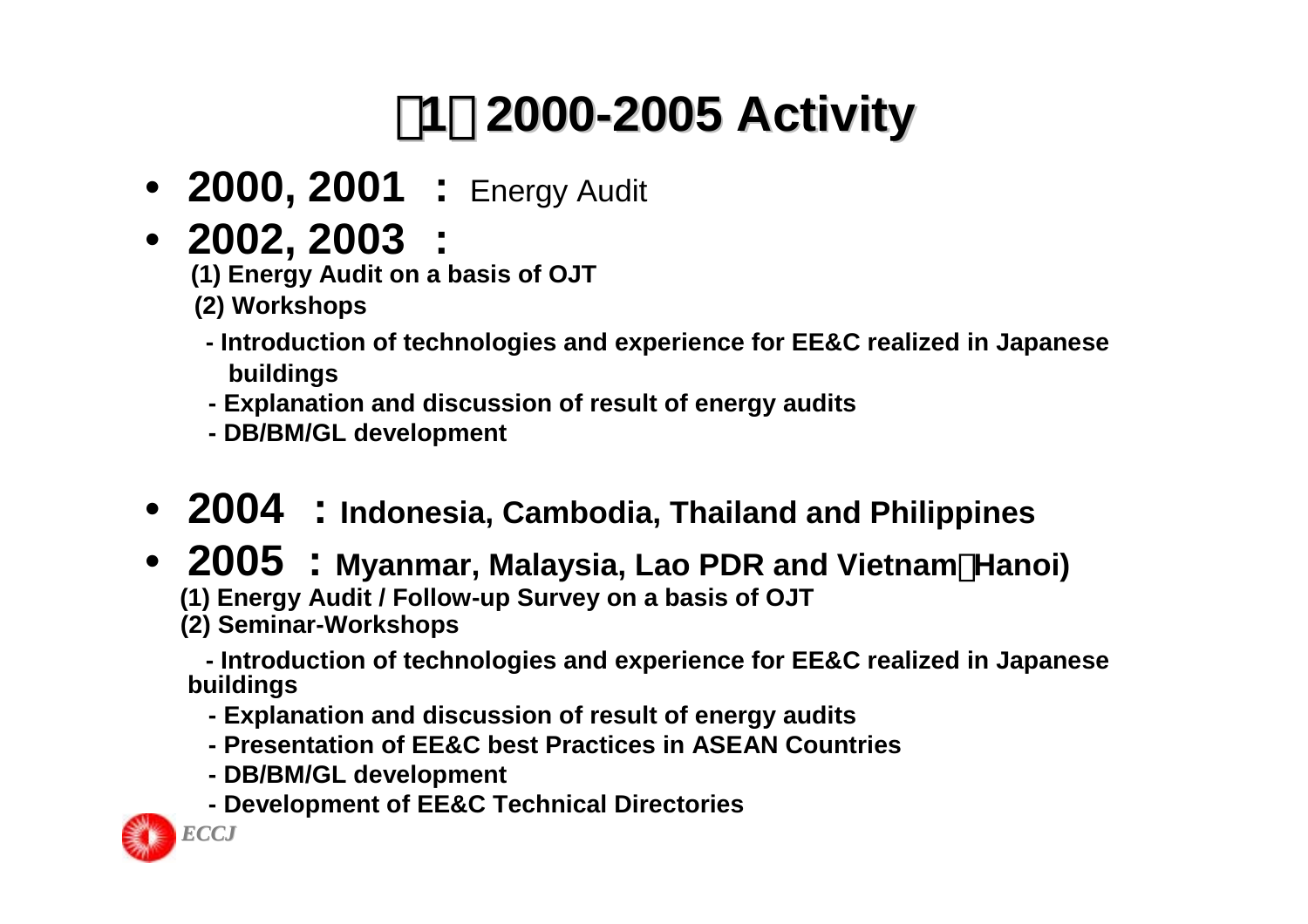#### 【**2**】**2006 – 2007 Activities**

#### 【**1**】 **Activities in three countries, Brunei Darussalam, Philippines and Vietnam**

- **(1) Follow-up Survey in one hotel (in Brunei Darussalam)**
- **(2) Energy Audit in**

**Three offices (one in Brunei Darussalam and two in Philippines)**

**One hospital (Vietnam) and**

**One supermarket (Vietnam)**

- **(3) Local Seminar - Workshop for EE&C Promotion and Dissemination**
- **(4) Development of Technical Directory and Local DB / BM / GL**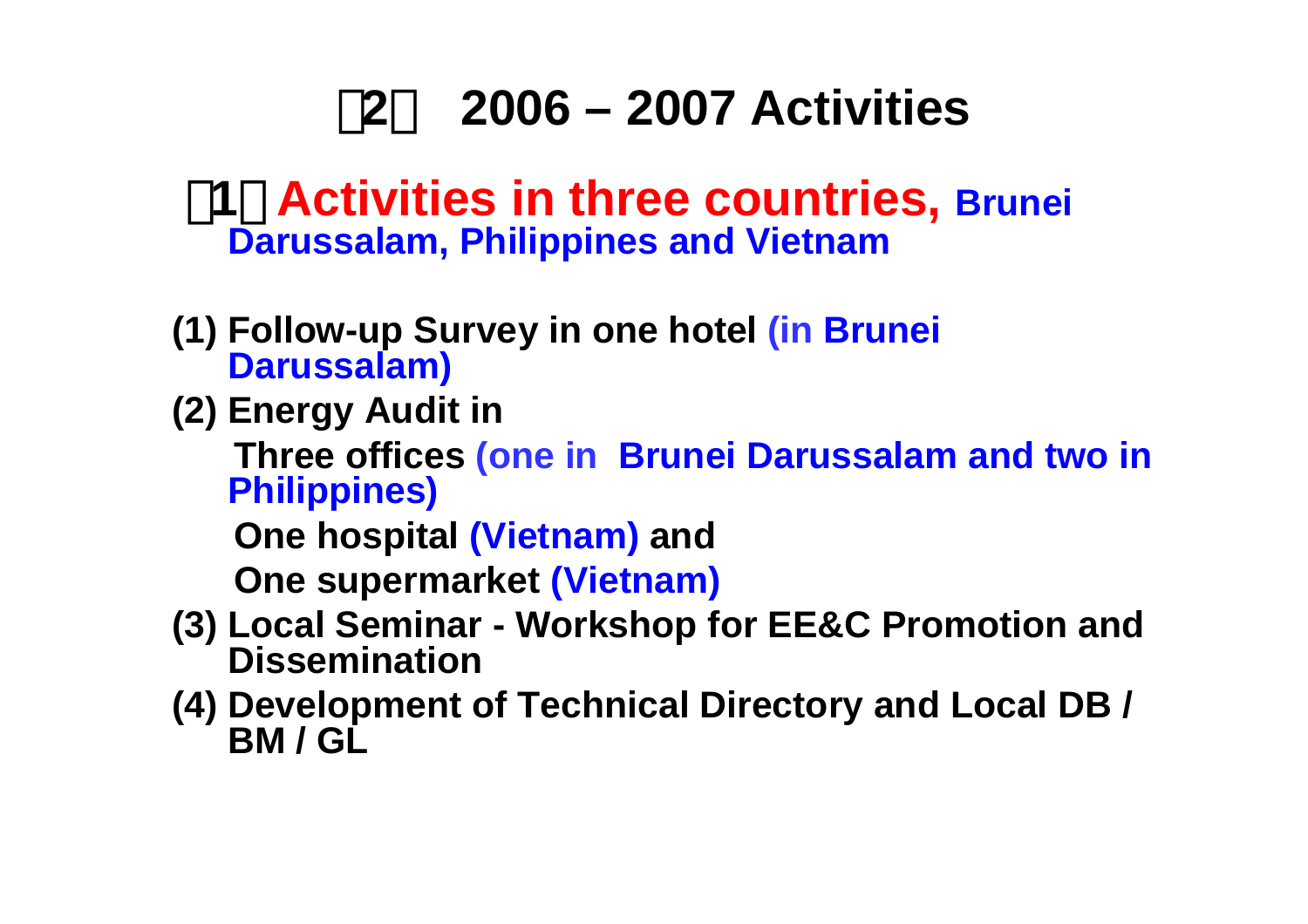【**2**】**2006 – 2007 Activities**

#### PROMEEC (Building)

Brunei Darussalam, Philippines, Vietnam



: Key activities

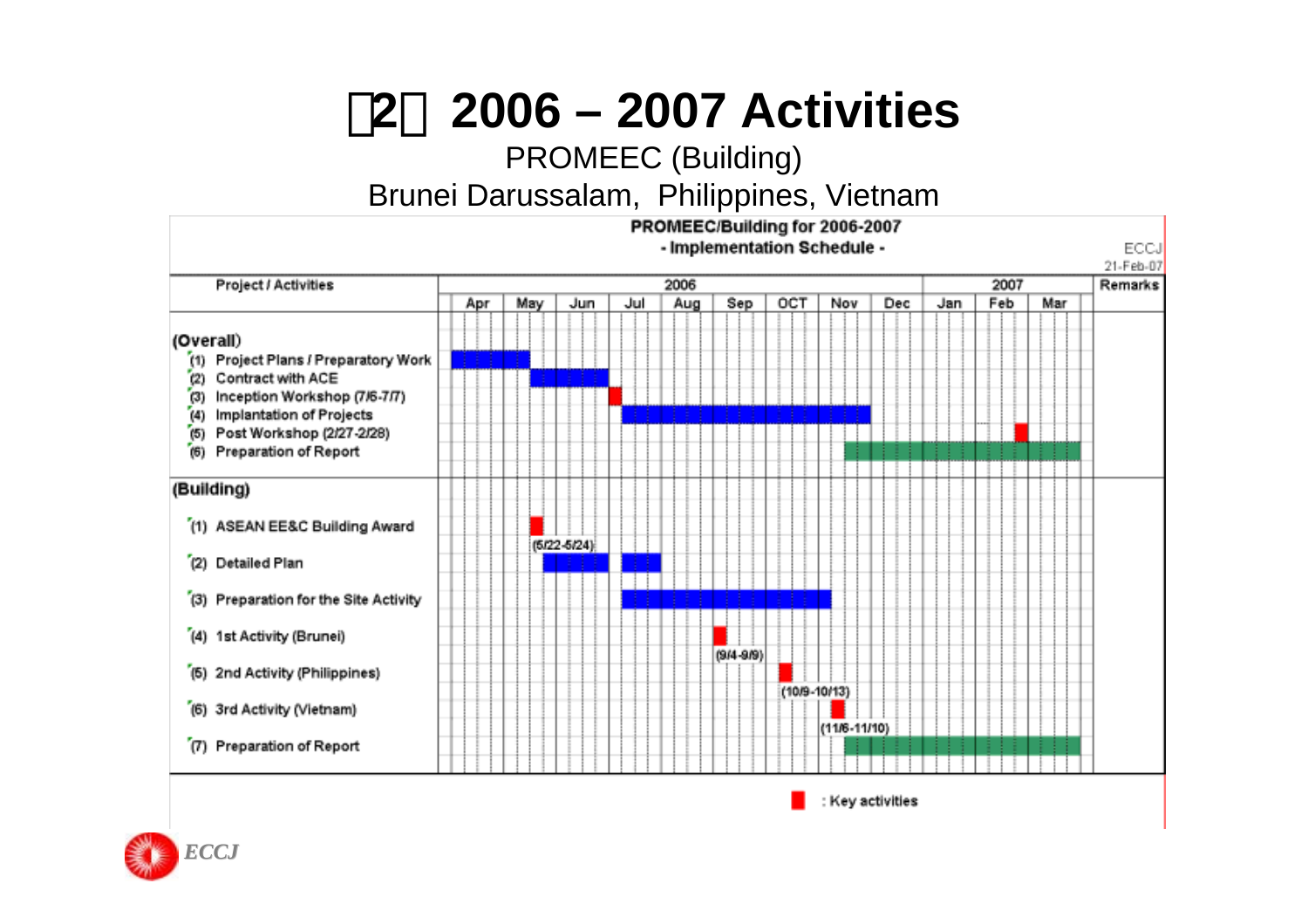# **3 ASEAN Energy Awards 2006**<br>ASEAN EE&C Best Practices Competition for Buildings

• Participation of the ECCJ Representatives to the meeting of the Board of Judges held in Lao PDR as Observers.

#### **The Winners in each Category**:

- 1. New and Existing Buildings: Low Energy Office (Malaysia)
- 2. Retrofitted Buildings : Tan Tock Seng Hospital (Singapore)
- 3. Tropical Buildings : Clarke Quay (Singapore)
- 4. Special Submission: Water Jet Nozzle to reduce the operation cost in AC unit (Indonesia)

#### **Winner of New and Existing Building Category**

**In 2005**

#### **Low Energy Office in Malaysia**



Detail of the buildings:

**Type: Office Building (Government Building)**

**Grand Floor Area: 38,606** 

**Air conditioning Area: 19,237** 

**Number of levels: 5 stories**

**Energy Efficiency Index \*: 78.1kWh/**㎡**/yr**

\* EEI: Energy Consumption/AC Area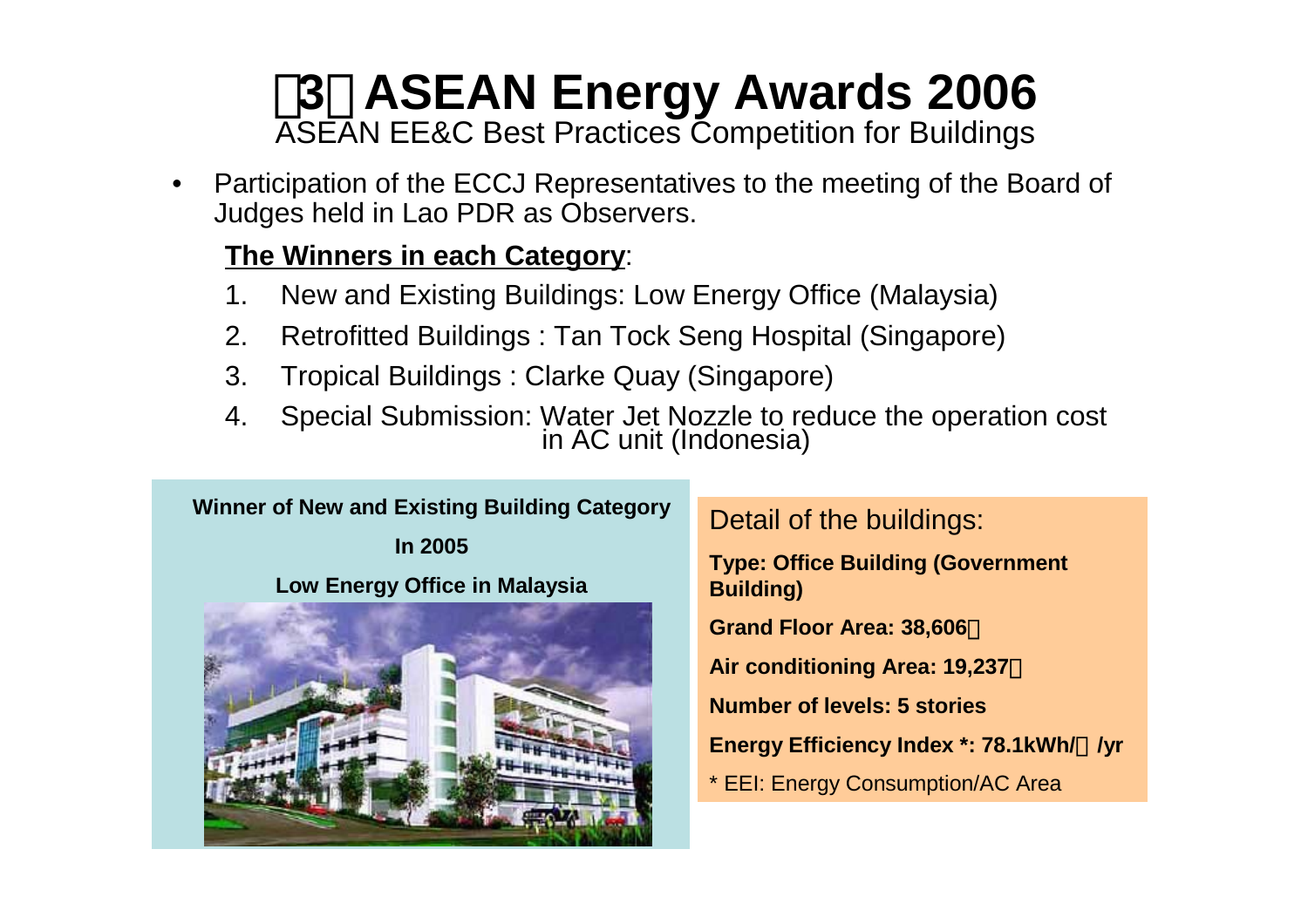### 【**4**】**Topics of the Activity in Brunei Darussalam**





#### **< Topics >**

**(1)Minister of Energy attended the Seminar/Workshop (2) The lectures about the energy audit was implemented and many trainees attended the training (3) Follow-up survey was successful (14.5% improved)**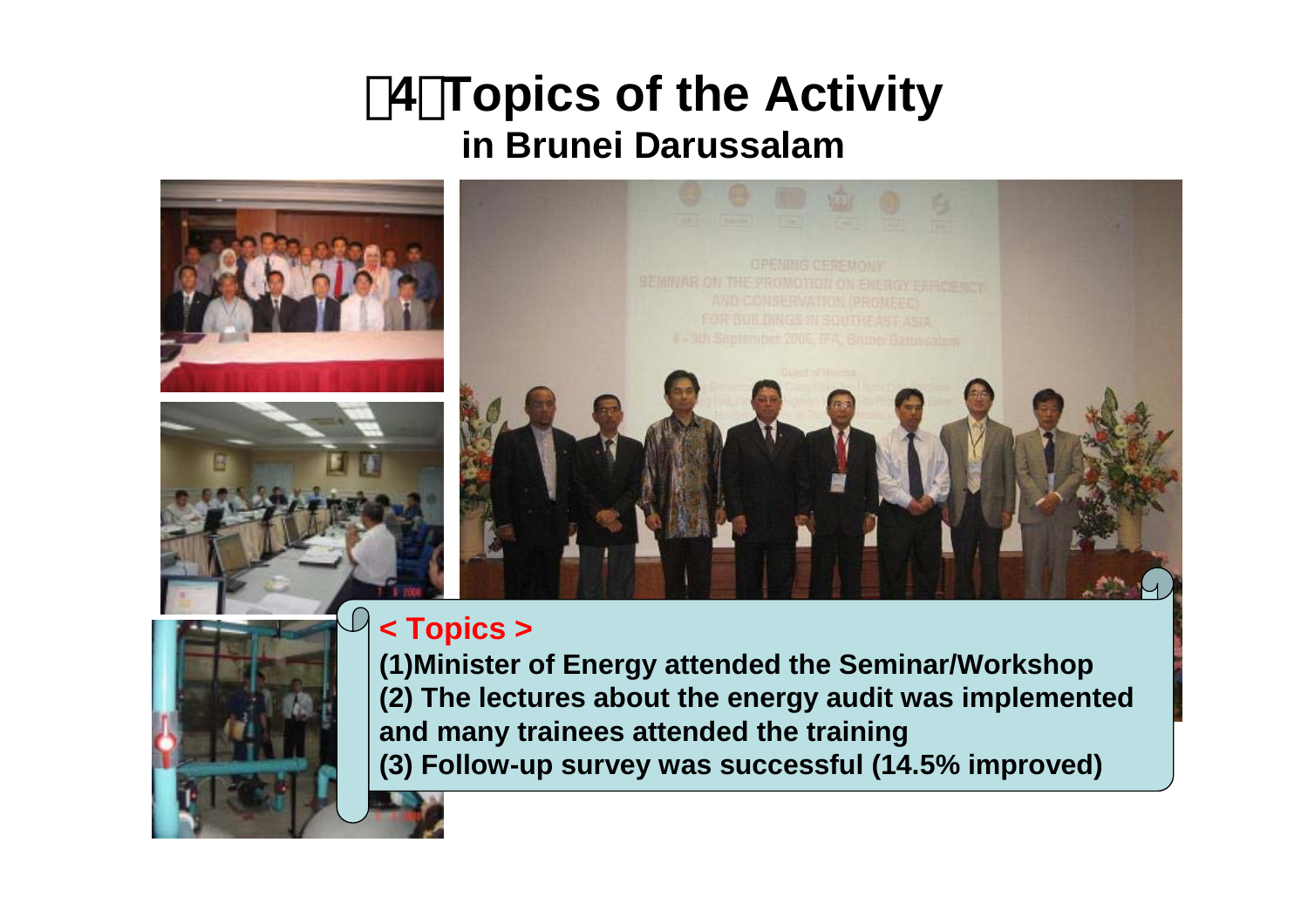## 【**4**】**Topics of the Activity** (continued) **Activity in Philippines**









#### **< Topics <sup>&</sup>gt;**

- (**1**)**Energy Conservation Measures in Government Buildings (Grading System) are very effectively implemented.**
- **(2) Pre-audit on the office building to be audited was implemented by the focal point and it made the audit successful.**
- **(3) The Price of Darkness: The top management forced the employee to implement EE&C for saving lighting energy.**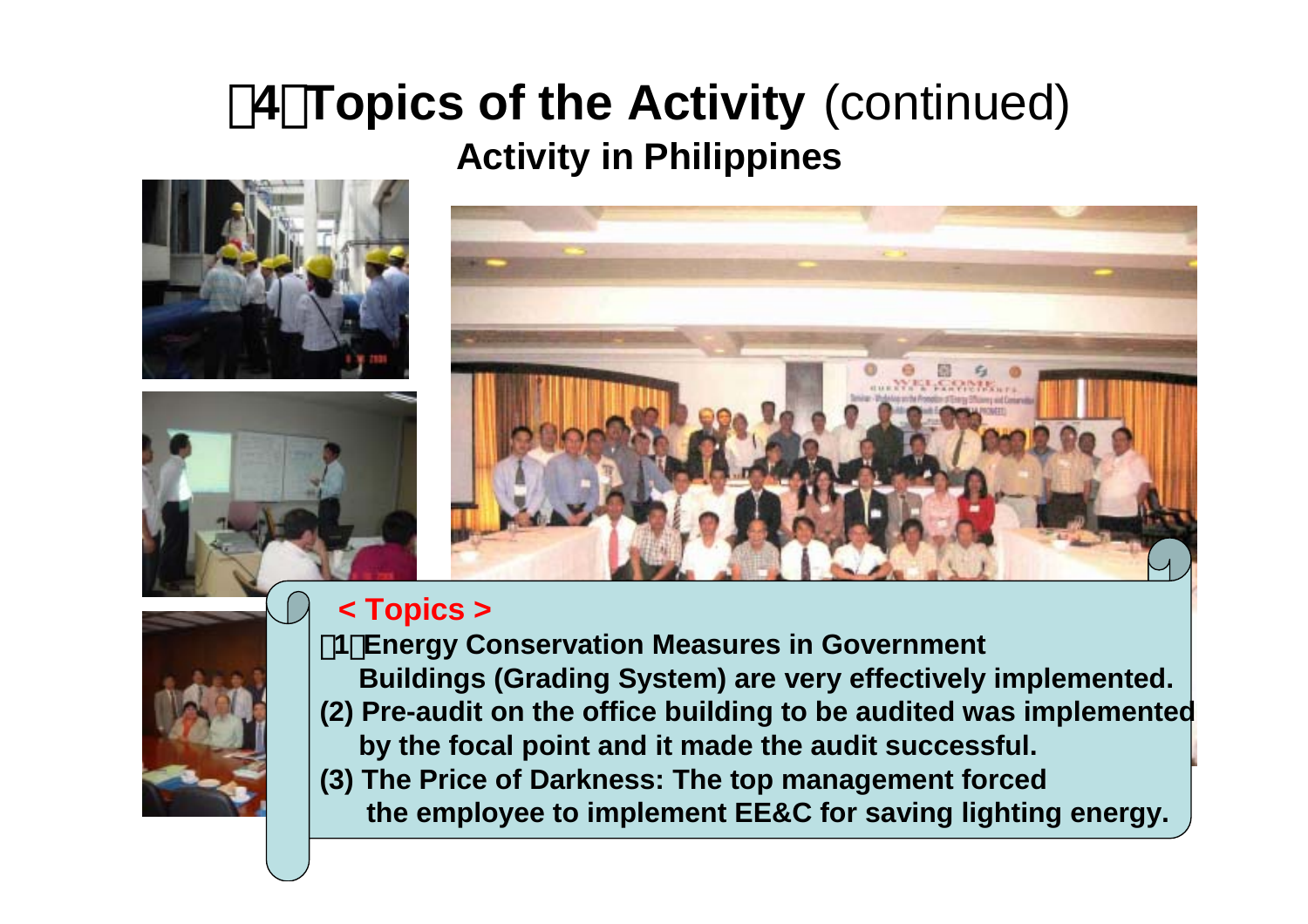## 【**4**】**Topics of the Activity** (continued) **Activity in Vietnam**









#### **< Topics >**

- **(1) Pre-audits on the two buildings to be audited in PROMEEC had been implemented and it made the audit activity successful.**
- **(2) University of Tech. of HCMC participated and supported the PROMEEC activities**
- **(3) ECC-HCMC is very active for the promotion of EE&C in the region.**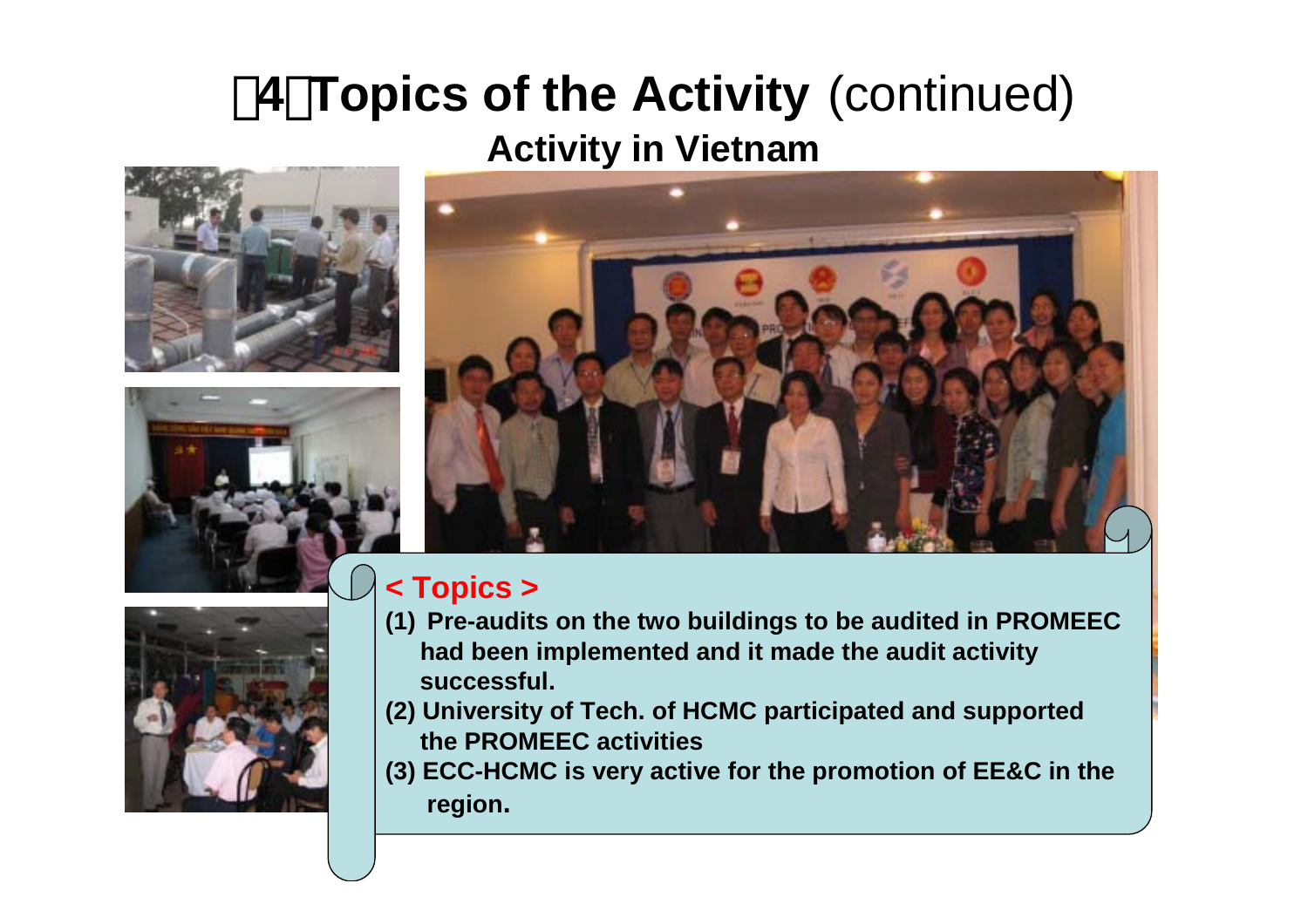## 【**5**】**Seminar-Workshop**

### **(1) Number of the Participants**

|                                                 | <b>Brunei</b> | <b>Philippines</b> | <b>Vietnam</b> |
|-------------------------------------------------|---------------|--------------------|----------------|
| Date of S-W                                     | 2006.9.09     | 2006.10.11         | 2006.11.09     |
| Number of<br><b>Participants</b>                | 60            | 60                 | 85             |
| No. of Presentation by<br><b>Host Countries</b> | $\mathbf 2$   | 3                  |                |
| No. of Presentation by<br><b>Other ASEAN</b>    |               |                    | 3              |
| No. of Presentation by<br><b>FCCJ &amp; ACE</b> |               |                    |                |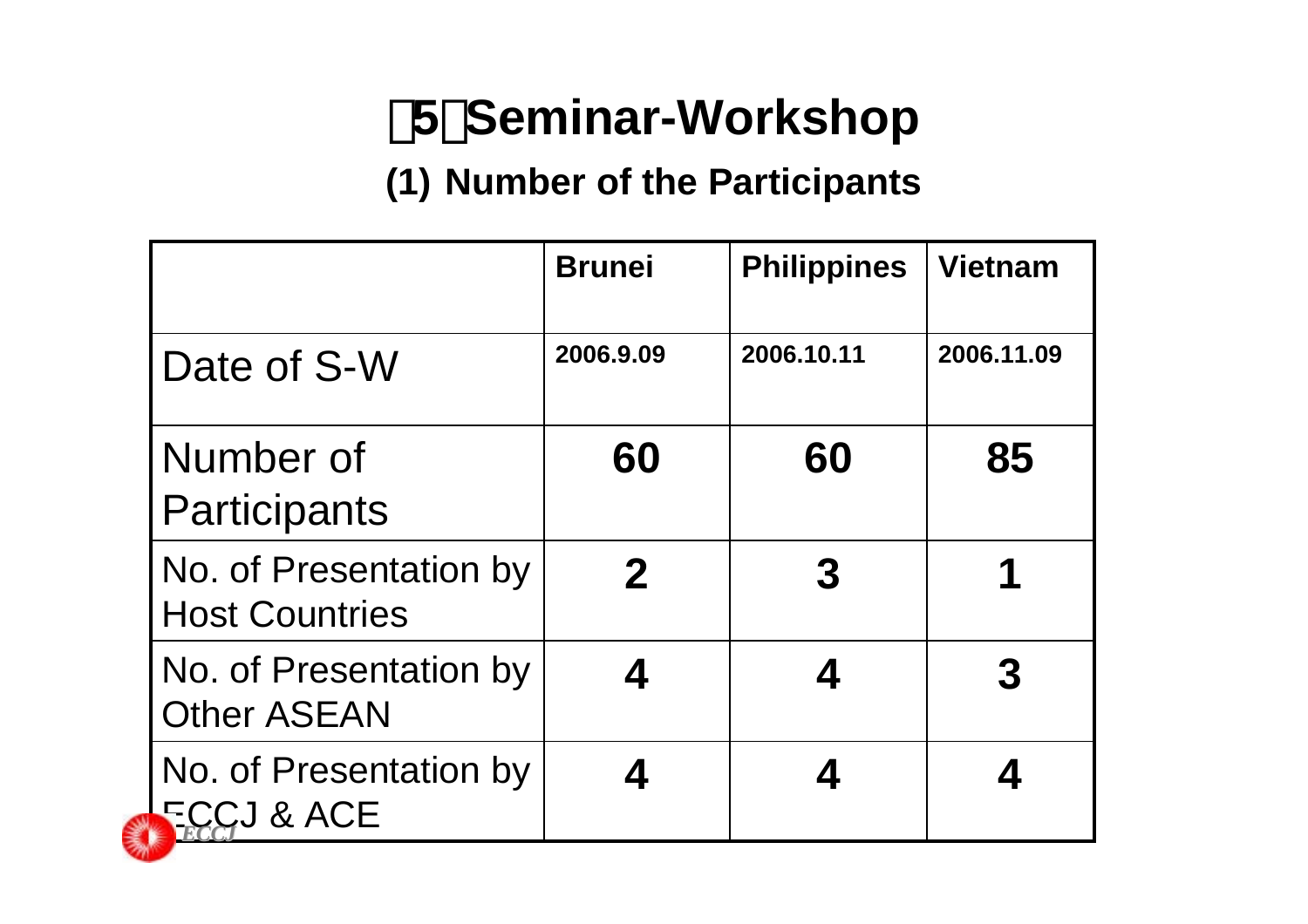### 【**5**】**Seminar-Workshop (2) Presentations by the Guests from ASEAN**

| <b>Presentation</b>                                                                                                                                                                                                                                                         | Brunei | Philippines Vietnam |  |
|-----------------------------------------------------------------------------------------------------------------------------------------------------------------------------------------------------------------------------------------------------------------------------|--------|---------------------|--|
| <b>EE&amp;C Best Practices of Tan Tock Seng Hospital Building, Singapore</b>                                                                                                                                                                                                | ↙      | ✔                   |  |
| <b>Energy Efficiency &amp; Conservation Best Practices of Buildings</b><br><b>MSE Building, Philippines</b>                                                                                                                                                                 | V      |                     |  |
| <b>Energy Efficiency &amp; Conservation Best Practices of bUildings</b><br>MSE Building, Green Belt 3 Mall and 6750 Office Tower, Philippines                                                                                                                               |        |                     |  |
| <b>Energy Efficiency &amp; Conservation Best Practices of Plaza BII Building,</b><br>Indnaisia                                                                                                                                                                              |        |                     |  |
| <b>Energy Efficiency &amp; Conservation Best Practices in Buildings</b><br>Grha Wonokoyo, Indonesia and Water Jet Nozzle to reduce the operation Cost<br>of residentioal AC units, Indonesian                                                                               | ✔      |                     |  |
| <b>Energy Efficiency &amp; Conservation Best Practices for Buildings in Indonesia</b><br>Grha Wonokoyo & Plaza II Building,<br>Water Jet Nozzle to reducethe operation Cost of residentioal Air Conditioning<br>units and<br>Airconditioner equipped with Passive Heat pipe |        |                     |  |
| Energy Efficiency & Conservation Best Practices of LEO (Low Energy<br>Office)Building & Malaysia Electronics Material S/B, Malaysia                                                                                                                                         | ✓      |                     |  |
| Energy Efficiency & Conservation Best Practices of LEO (Low Energy<br>Office)Building, Malaysia                                                                                                                                                                             |        | ✔                   |  |
| <b>Energy Efficiency &amp; Conservation Best Practices of LEO (Low Energy</b><br>Office)Building & KL Airport, Malaysia                                                                                                                                                     |        |                     |  |

#### **Thank you very much for the supports**

*ECCJ*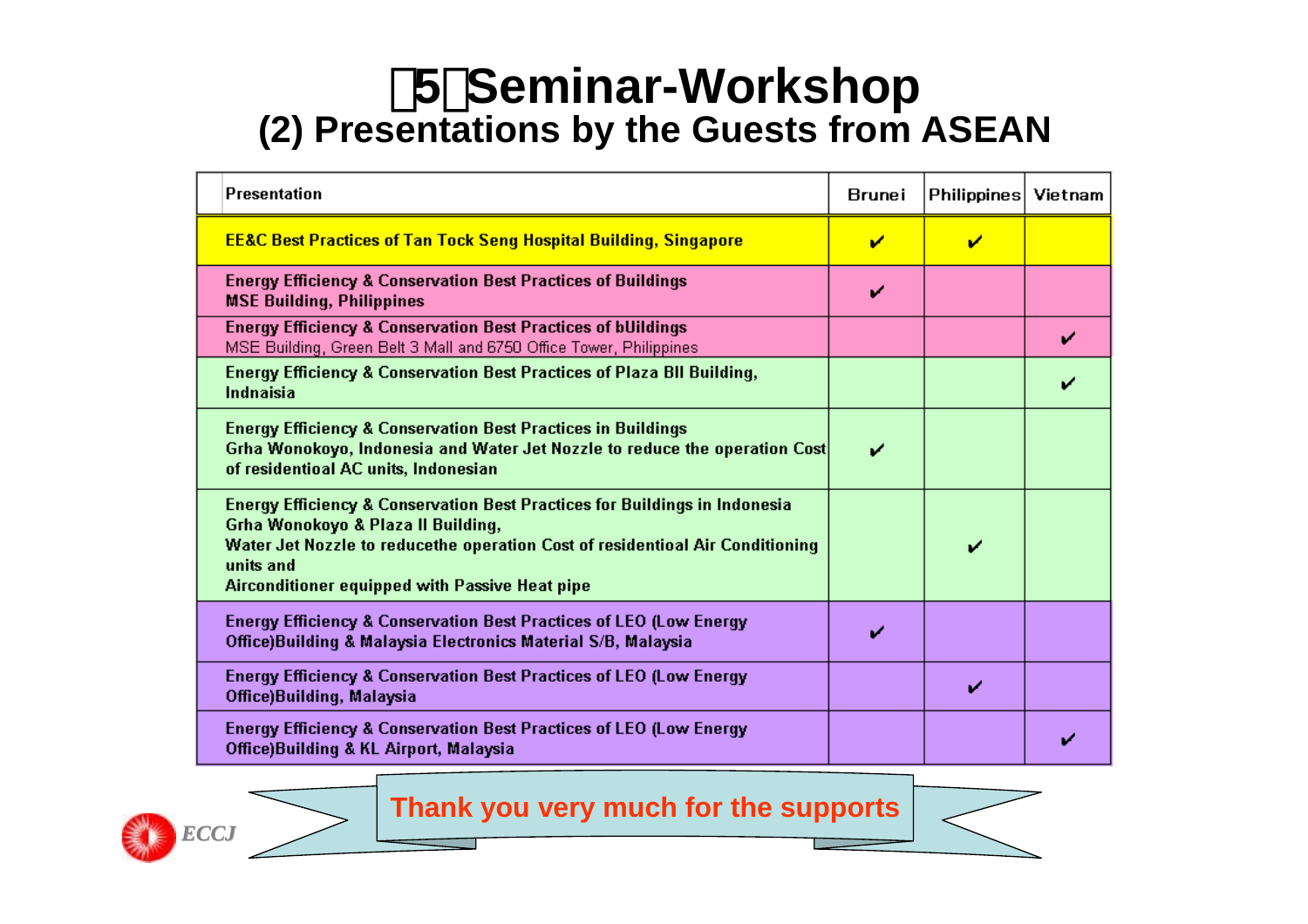### 【**5**】 **Seminar-Workshop**

### **(3) Presentations by Host Countries, ACE and ECCJ**

### < Presentation by Host Countries >

#### **Brunei Darussaalam**

(1) Overview EE&C Initiatives and Activities in Brunei

(2) Energy Efficiency & Conservation Best Practices of Royal Orchid Hotel in Brunei

#### **Philippines**

(1) Overview of Plans and Programs on EE&C in Philippines

(2) Experiences and application of EE&C in Makati Stock Exchange Building

(3) Experiences and application of EE&C in Green Belt 3 Mall

#### Vietnam

(1) Overview EE&C Initiatives and Activities in Vietnam

#### < Presentations by ECCJ and ACE >

#### The Energy Conservation Center, Japan

(1) Concept and Initiatives Towards Sustainable Buildings in Japan (2) Advance Measures & Technology for EE&C for Buildings in Japan

#### **ASEAN Center for Energy**

(1) Overview of ASEAN EE&C Program

(2) Development of a Technical Directory (Proposal for Further Step)

(3) Development of a Database/ Benchmarking/ Guideline for Buildings *ECCJ*

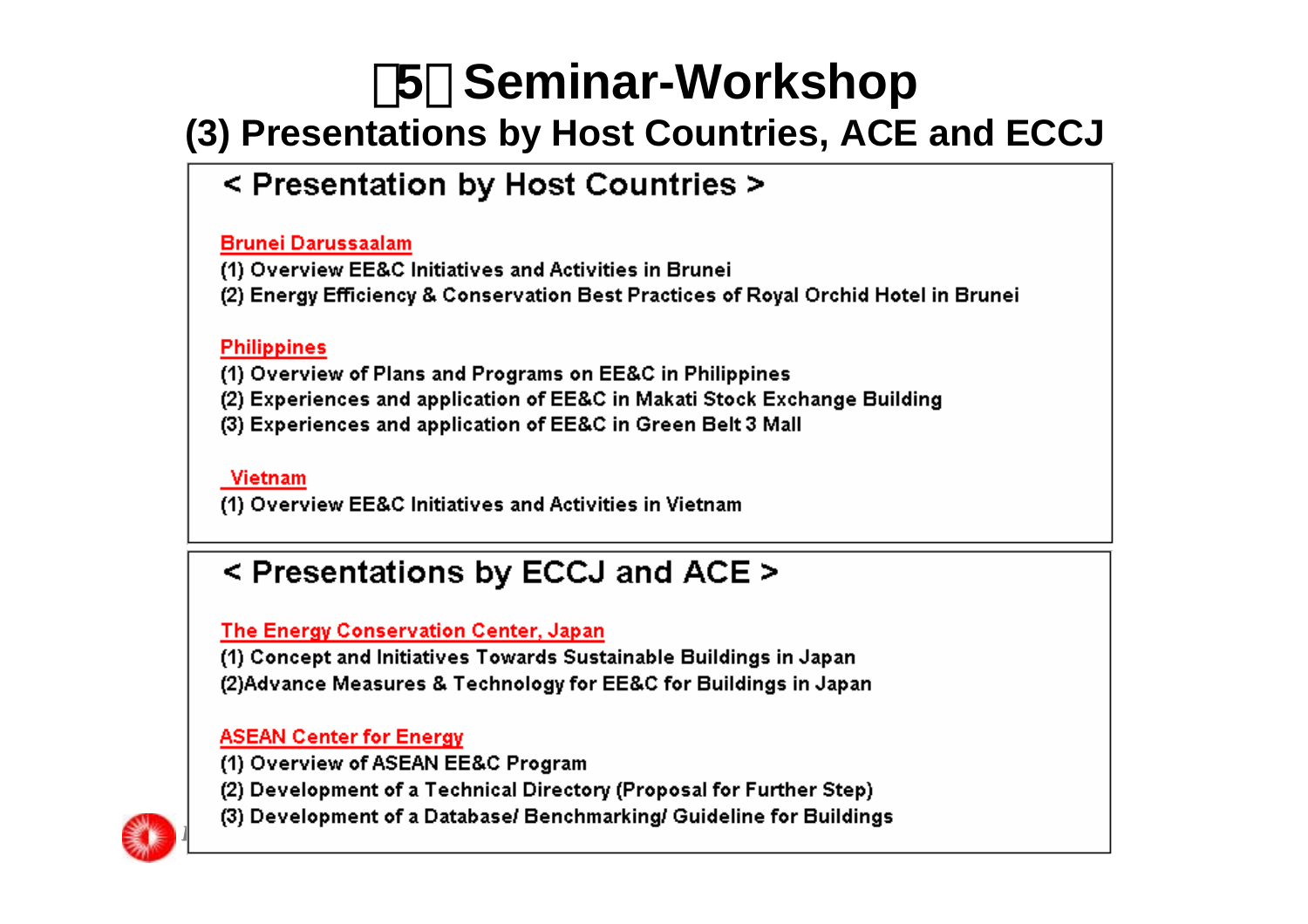## 【**6**】 **Energy Audit and Follow-up Survey (1) Number of the Participants**

#### 2005 Lao PDR **Myanmar** Malaysia Vietnam  $EA-1$  $FS-1$  $FS-2$  $EA-1$  $FA-2$  $EA-1$  $FS-1$ lHost 10 15 4 8 15 13 6 Country IECCJ & 4 3 3 5 4 4 5 **ACE**

#### 2006

|                              | <b>Brunei</b> |        |        | Philippines | Vietnam |        |  |
|------------------------------|---------------|--------|--------|-------------|---------|--------|--|
|                              | $FS-1$        | $EA-2$ | $EA-1$ | $EA-2$      | $EA-1$  | $EA-2$ |  |
| ∥Host<br>$\mathbb{C}$ ountry | 16            | 20     | 11     | 10          | 15      | 14     |  |
| ∥ECCJ &<br>∥ACE              | 4             |        | 5      | 5           |         | 5      |  |

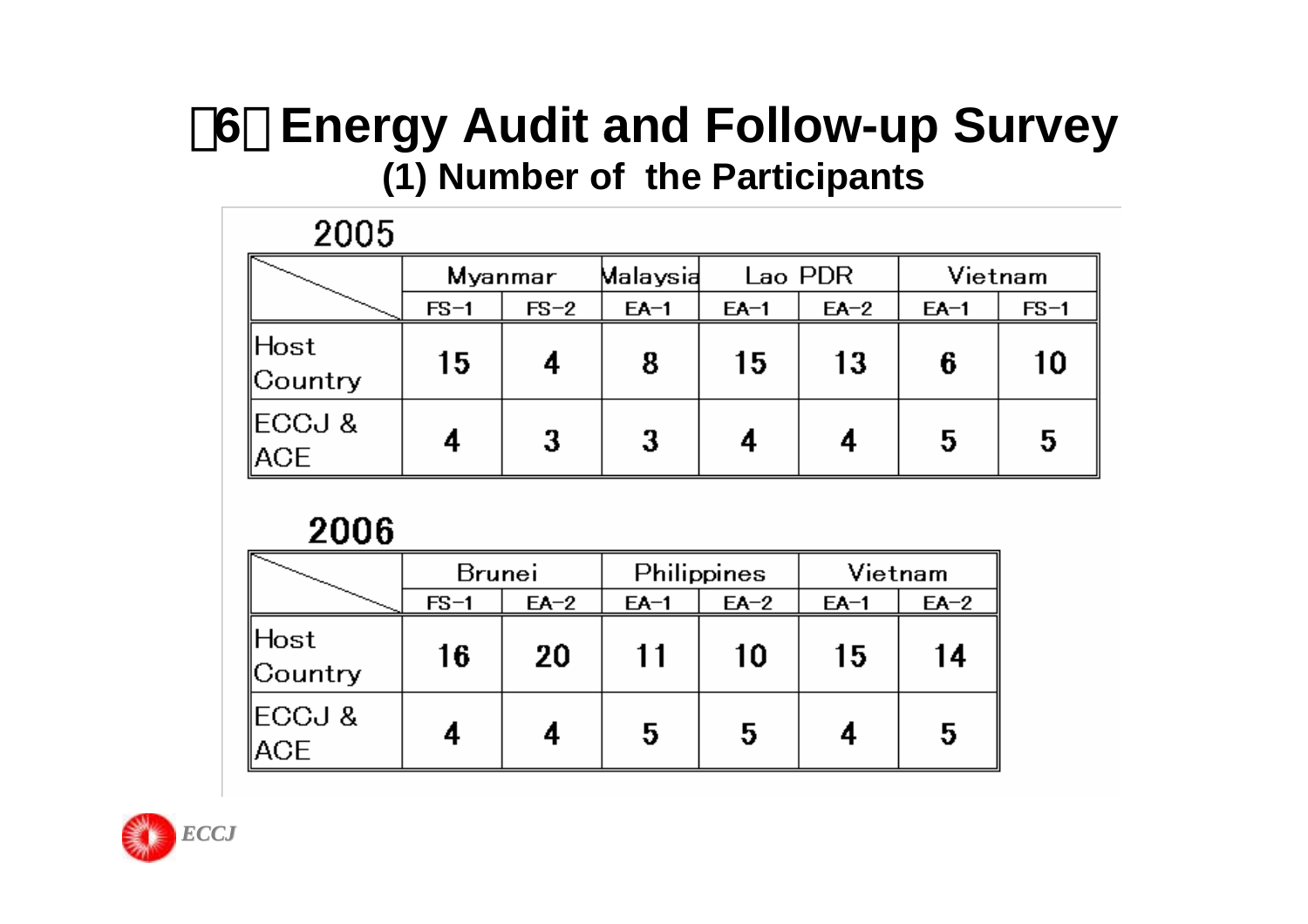## 【**6**】**Follow-up Survey and Energy Audit** (**2**)**Previous Activities**

|               | <b>Bru</b> | Ca             | <b>Ina</b> | Lao  | <b>Mas</b>     | <b>Mya</b>   | Phi       | <b>Sin</b> | <b>Thai</b> | Vn            |
|---------------|------------|----------------|------------|------|----------------|--------------|-----------|------------|-------------|---------------|
| 2000          |            |                |            |      |                |              |           | 2000       | 2000        |               |
| 2001          |            | 2001           | 2001       |      | Phase 1        |              | 2001      |            |             |               |
| 2002          |            |                |            |      |                | 2002         |           |            |             | 2002          |
| 2003          | 2003       |                |            | 2003 | 2003           |              |           |            |             |               |
| <b>Hotel</b>  | <b>H1</b>  | H <sub>1</sub> |            | H1   |                | H1           |           |            |             | H2            |
| <b>Office</b> |            |                | <b>O1</b>  |      | O <sub>1</sub> | <b>O1</b>    | <b>O1</b> | <b>O1</b>  | <b>O1</b>   |               |
| 2004          |            | 2004           | 2004       |      |                |              | 2004      |            | 2004        |               |
| <b>Follow</b> |            | H <sub>1</sub> |            |      | Phase          |              | <b>O1</b> |            | <b>O1</b>   |               |
| <b>New</b>    |            | H1             | H2         |      |                |              | <b>O1</b> |            |             |               |
| 2005          |            |                |            | 2005 | 2005           | 2005         |           |            |             | 2005          |
| <b>Follow</b> |            |                |            |      |                | <b>O1 H1</b> |           |            |             | H2            |
| <b>New</b>    |            |                |            | H2   | <b>O1</b>      |              |           |            |             | H1            |
| 2006          | 2006       |                |            |      |                |              | 2006      |            |             | 2006          |
| <b>Follow</b> | H1         |                |            |      |                |              |           |            |             |               |
| <b>New</b>    | <b>O1</b>  |                |            |      |                |              | <b>O2</b> |            |             | <b>M1,HP1</b> |

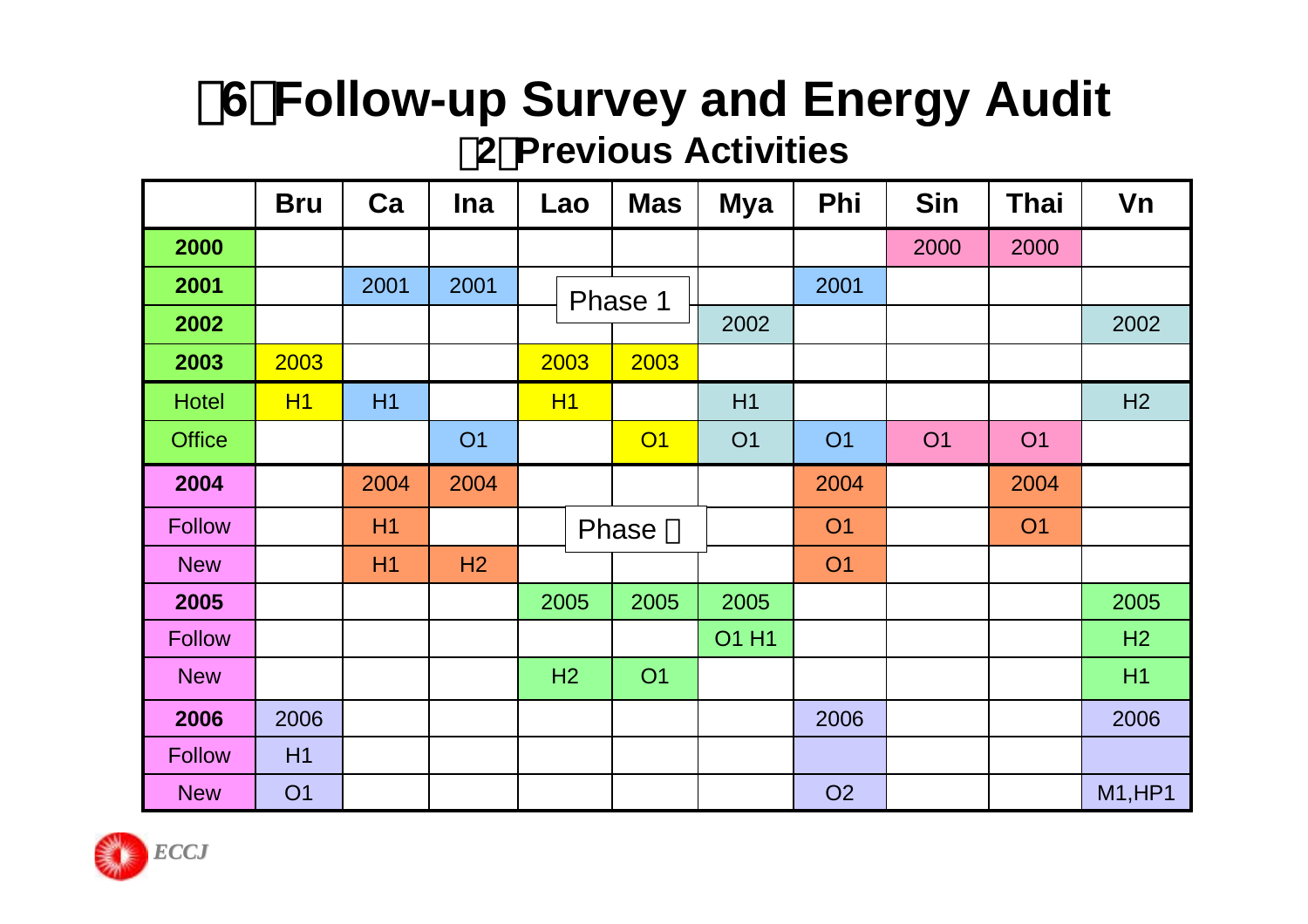## 【**6**】**Follow-up Survey and Energy Audit (3) Energy Audit Activities in 2006-2007**

- • **OJT for the local engineers (More involvement of the local engineers)**
- • **Identification of the present energy consumption and their own Benchmark (Target)**
- • **Identification of barriers and advice on measures to improve, through the follow-up survey and the new audit, on the actual status of implementation of EE&C activities and measures for the improvement**
- • **Further recommendations for EE&C by ECCJ experts**
- •**Identification of the barriers and measures**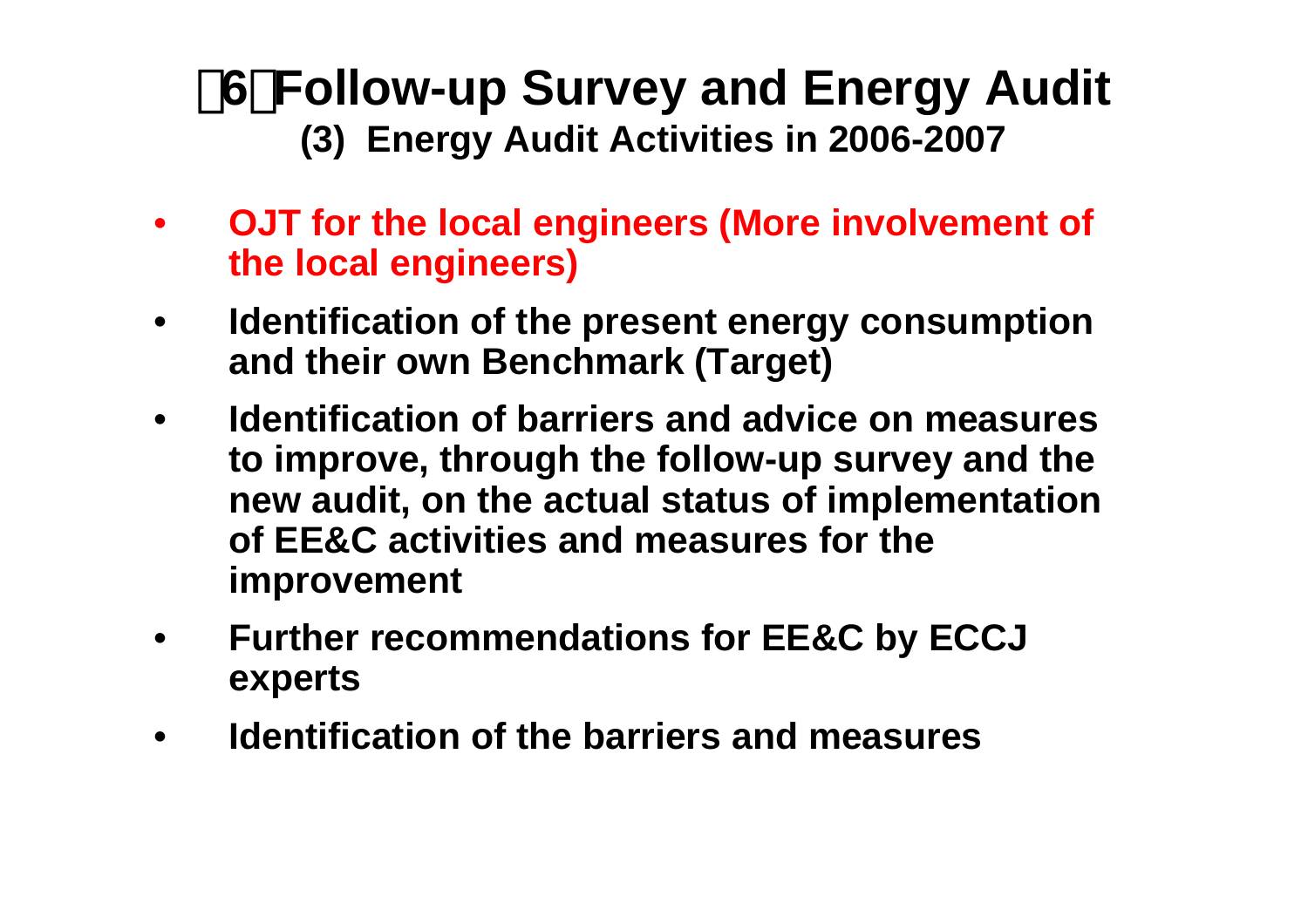【**6**】**Follow-up Survey and Energy Audit (4) Importance of Energy Data Collection Setting the own target**

#### $\bullet$ **My Benchmarking**



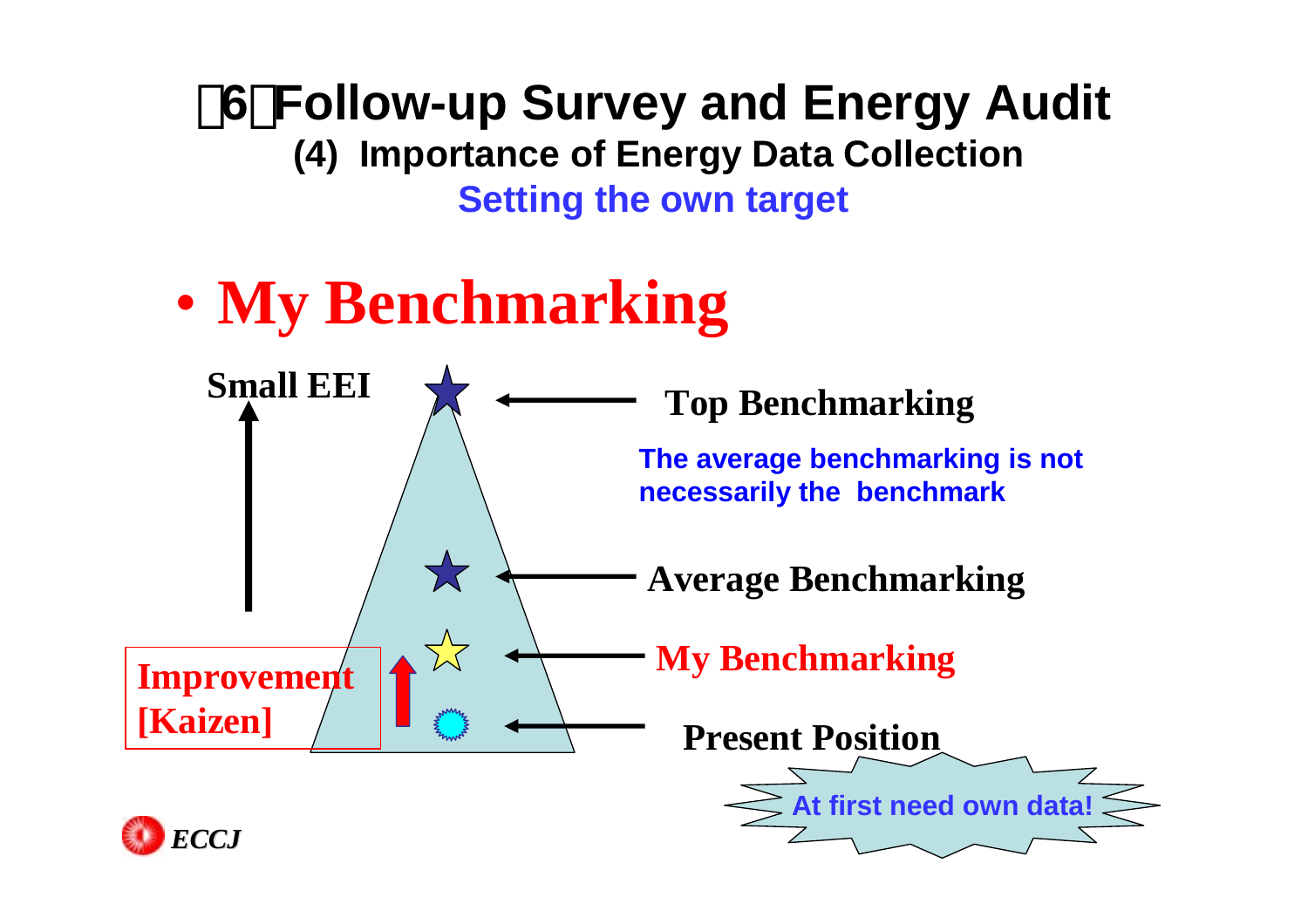## 【**6**】**Follow-up Survey and Energy Audit (4) (4) Importance of Energy Data Collection PDCA and Energy Audit**

**The results of the Energy Audit (the EEI Management Tool) (kWh/m2/y)**



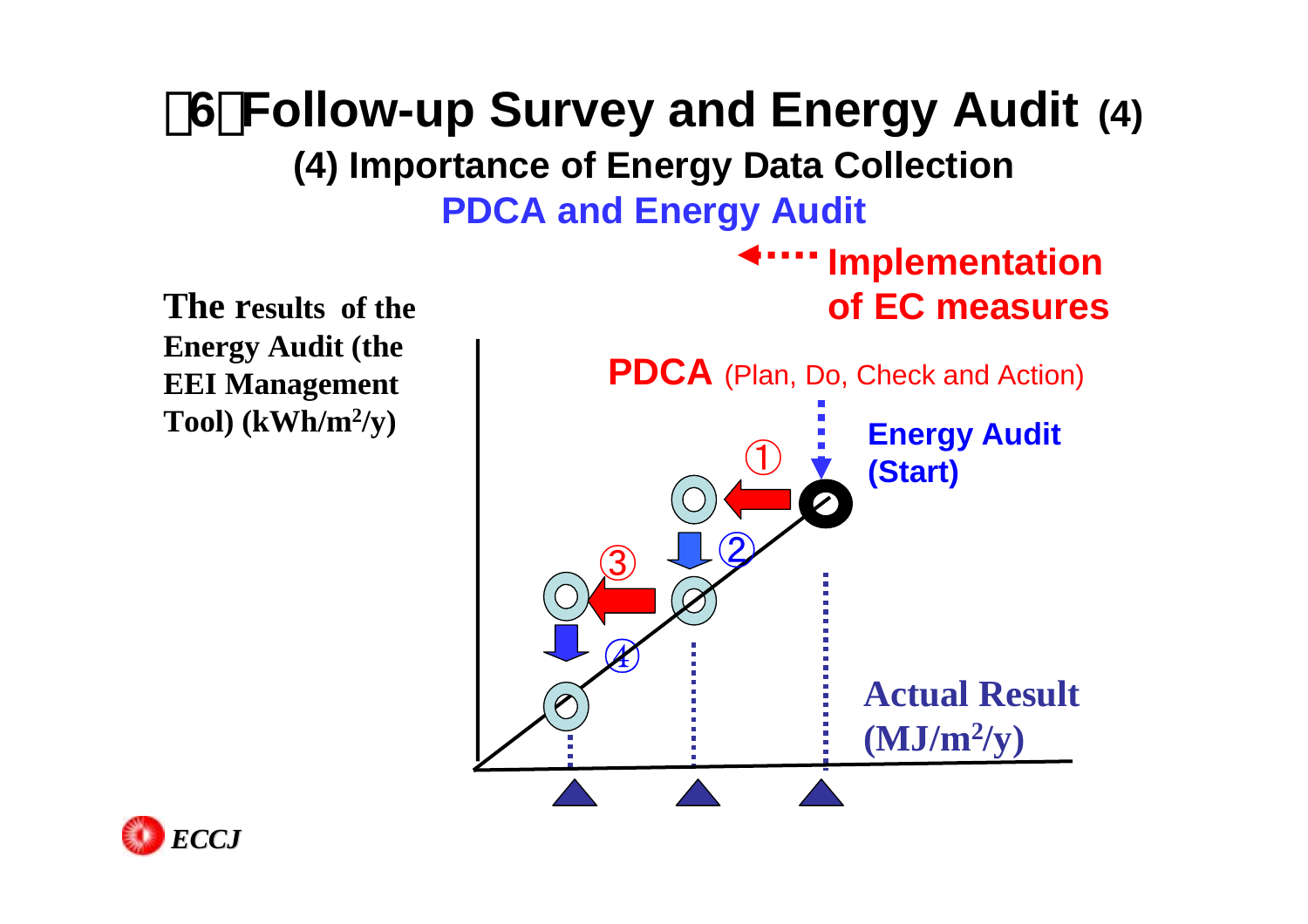【**6**】**Follow-up Survey and Energy Audit**

### **(4) Importance of Energy Data Collection**

#### **Energy Data Collection Situations in the Buildings Audited in PROMEEC 2006**

|                             | <b>Monthly Energy</b><br><b>Consumption data</b> | <b>Hourly and daily</b><br><b>Energy</b><br><b>Consumption data</b> | <b>Remarks</b> |
|-----------------------------|--------------------------------------------------|---------------------------------------------------------------------|----------------|
| <b>Brunei (Hotel)</b>       | <b>Only Power bill</b>                           | <b>None</b>                                                         |                |
| <b>Brunei (Office)</b>      | <b>Only Power bill</b>                           | <b>None</b>                                                         |                |
| <b>Philippines (Office)</b> | <b>Collecting</b>                                | <b>None</b>                                                         |                |
| <b>Philippines (Office)</b> | <b>Collecting (From</b><br>2006)                 | <b>None</b>                                                         |                |
| <b>Vietnam (Hospital)</b>   | <b>Only power bill</b>                           | <b>None</b>                                                         |                |
| <b>Vietnam (Hospital)</b>   | Only power bill                                  | <b>None</b>                                                         |                |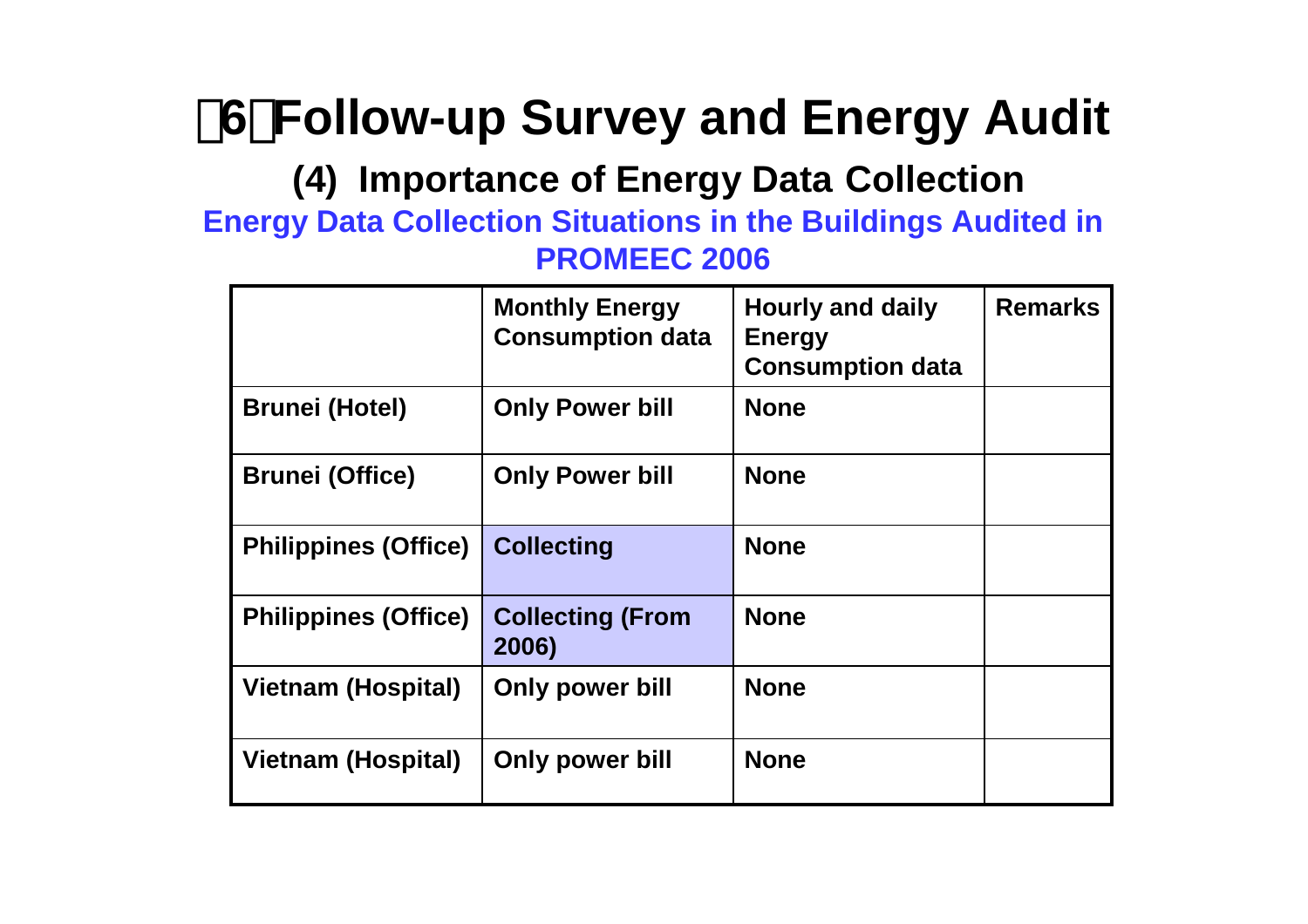#### **(4) Importance of Energy Data Collection**

#### **Reference: Hourly Energy Consumption Data**



Source: Handbook of Heating, Air-Conditioning and Sanitary Engineers, the 13<sup>th</sup> edition, and the Energy Conservation Center's 2003 Building Energy Survey

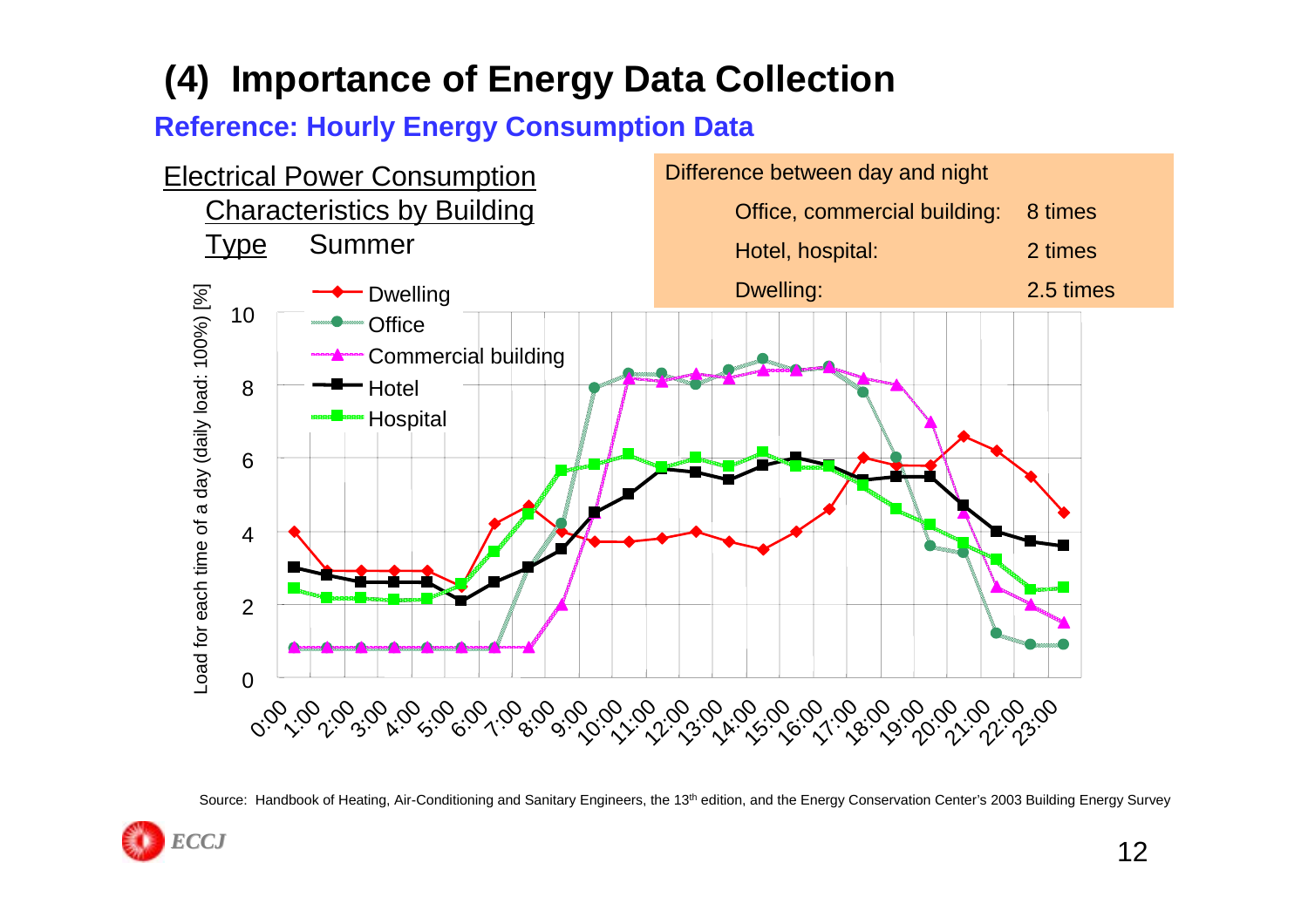### **(4) Importance of Energy Data Collection**

**Reference: Data Collection during the audit < Hourly Energy Consumption >**

**Why** 

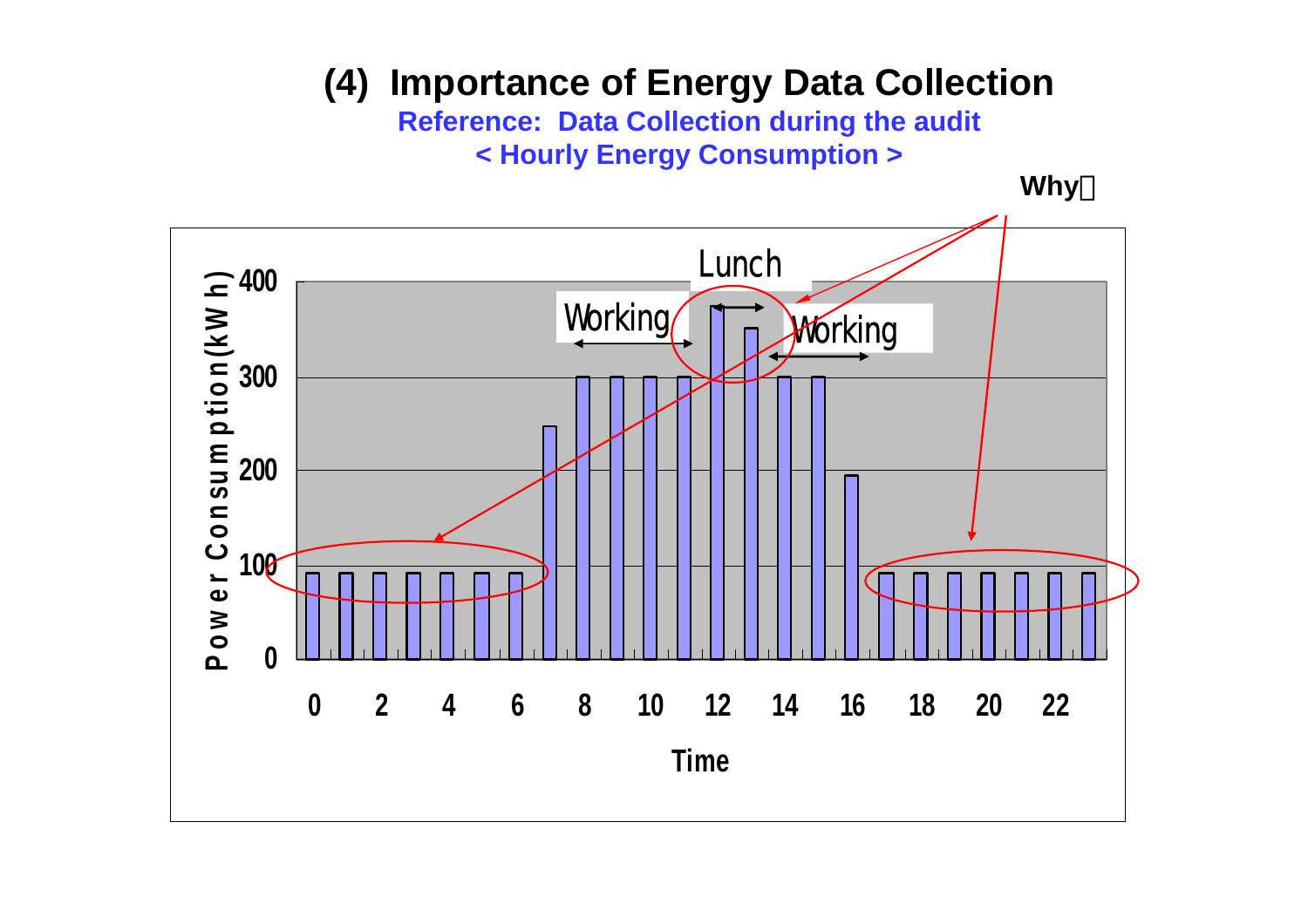### **(4) Importance of Energy Data Collection Reference: Recommended New Log Sheets**

### Electricity Record Sep 2006

#### Date **Date** Manager

|    |            | Reading    | Consumption | <b>Accumulation</b> | Operator        | Time | Supervisor |
|----|------------|------------|-------------|---------------------|-----------------|------|------------|
|    |            | <b>kWh</b> | <b>kWh</b>  | <b>kWh</b>          | <b>Initials</b> |      |            |
|    | Fri        | <b>A1</b>  | A2-A1       | A2-A1               | <b>Akira</b>    | 802  |            |
|    | $2$ Sat    | A2         | $A3- A2$    | $(A2-A1)+(A3-A2)$   | <b>Akira</b>    | 803  |            |
|    | $3$ Sun    | A3         |             |                     |                 |      |            |
|    | $4$ Mbn    |            |             |                     |                 |      |            |
|    | $5$ Tue    | 12345      | 11111       | 11111               | <b>Akira</b>    | 802  |            |
| 61 | <b>Ned</b> | 23456      | 11111       | 22222               | <b>Akira</b>    | 803  |            |
|    | <b>Thu</b> | 34567      |             |                     |                 |      |            |
|    | 8Fri       |            |             |                     |                 |      |            |
| 9  | Sat        |            |             |                     |                 |      |            |
|    | <b>Sun</b> |            |             |                     |                 |      |            |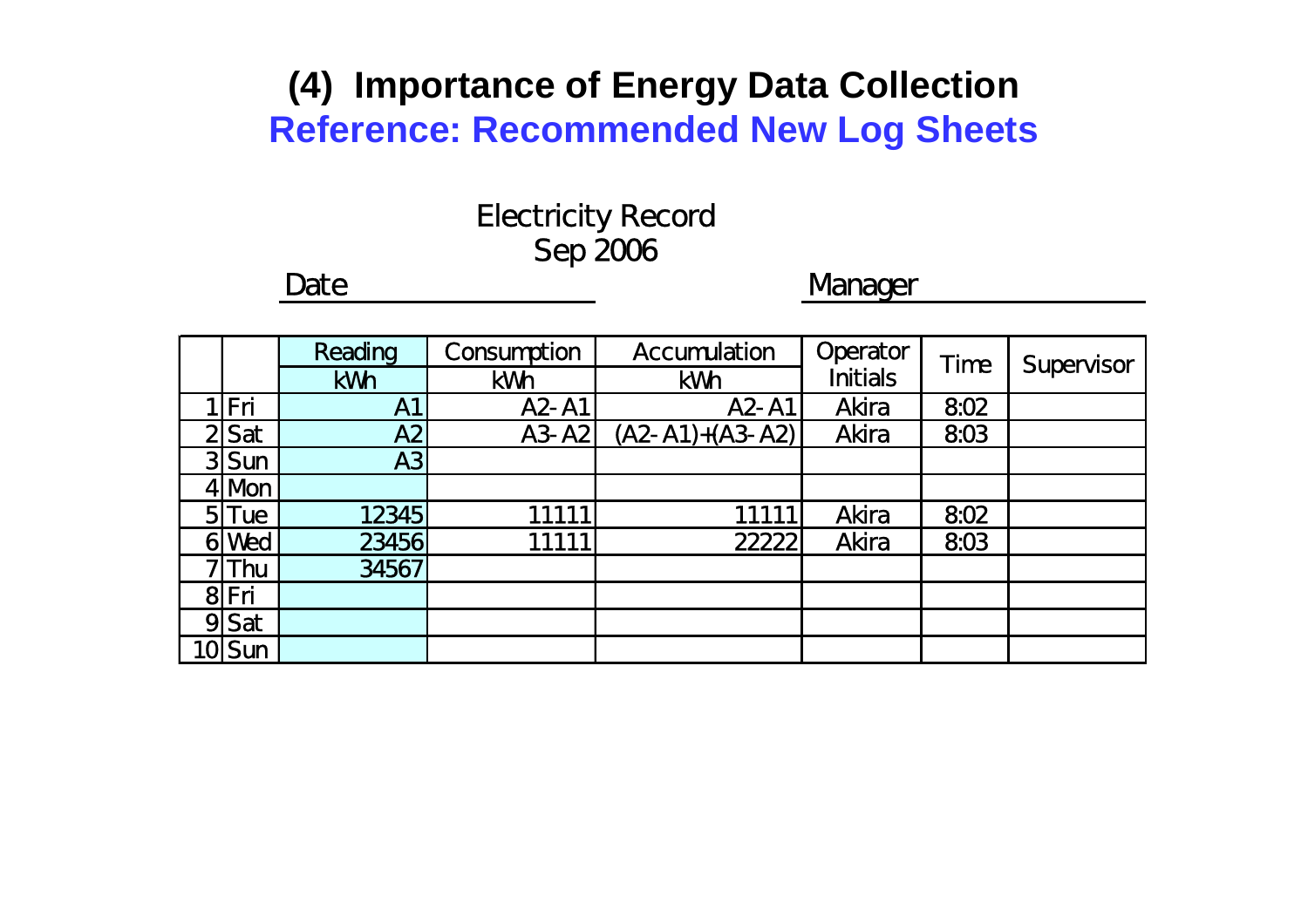### 【**6**】**Follow-up Survey and Energy Audit (5) The Follow-up Survey Results in PROMEEC Building Information: Brunei Darussalam**



**BD-1 Hotel155 roomsB1F-10F GFA: 20121**m**2 7 yrs Annual Electricity Consumption: 3,845,914Wh/yr EEI(2005): 191Kwh/m2/yr 1s<sup>t</sup> Energy Audit: 2003**

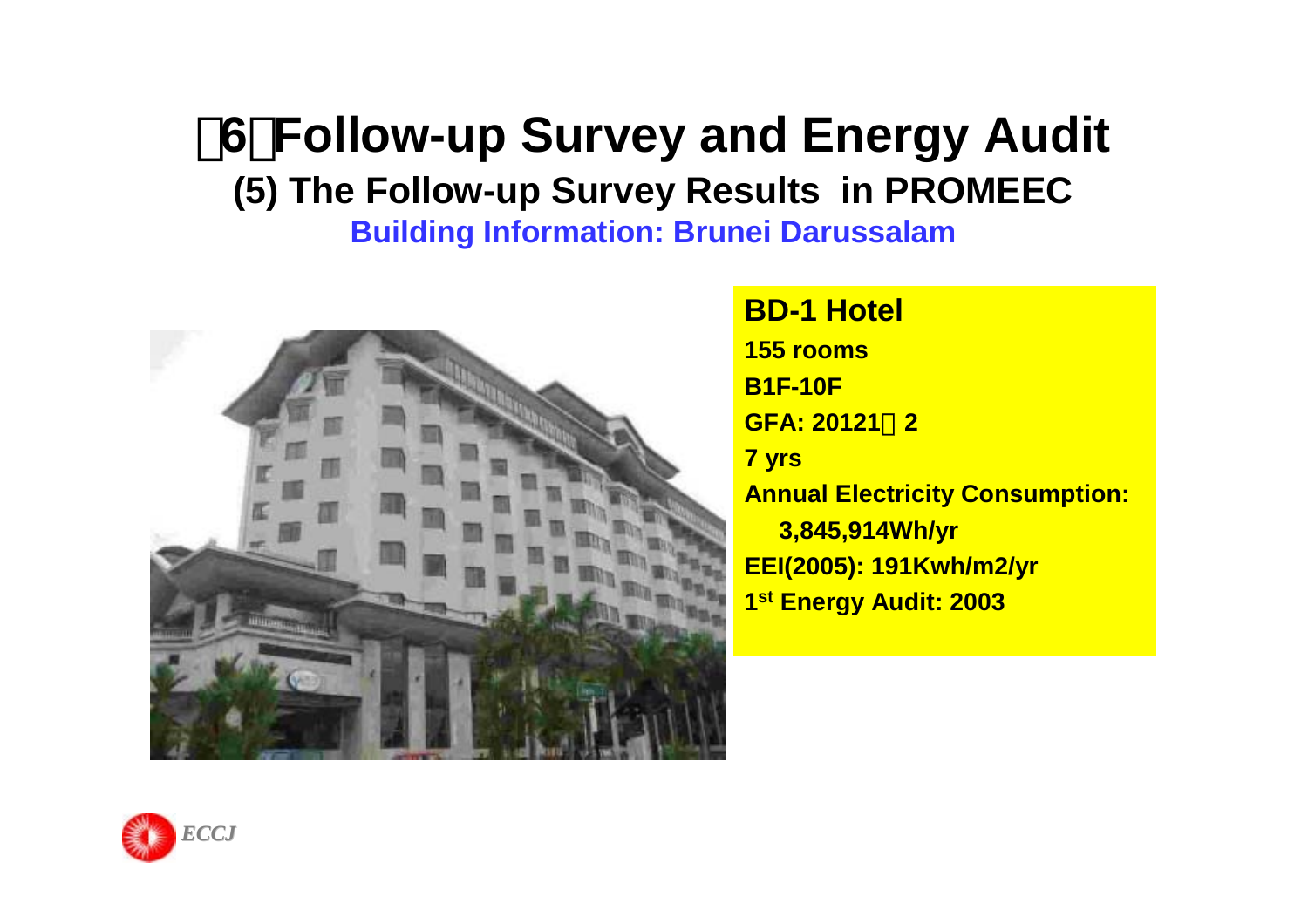### **(5) The Follow-up Survey Results in PROMEEC <Hotel in Brunei>**

| N <sub>0</sub>          | <b>Recommended in</b><br>2003                                        | <b>Saving</b><br>[kWh ] | $\frac{0}{0}$ |
|-------------------------|----------------------------------------------------------------------|-------------------------|---------------|
| $\mathbf{1}$            | <b>Repair of the BAS</b><br><b>System</b>                            |                         |               |
| $\overline{2}$          | <b>Optimization of AHU</b><br>operating time                         | Depend on the           | time          |
| $\overline{\mathbf{3}}$ | <b>Intermittent use of FCU</b>                                       | Depend on the           | time          |
| $\overline{\mathbf{4}}$ | <b>Raise indoor setting</b><br>temperature (2)                       | 145,322                 | 3.2%          |
| 5                       | <b>Thermal insulation of hot</b><br>water pipes                      | 9,855                   | 0.2%          |
| 6                       | <b>Optimization of the</b><br><b>Receiving</b><br>transformer        | 2,310                   | 0.1%          |
| 7                       | <b>Adoption of Efficient</b><br>lamps                                | 25,930                  | 0.6%          |
| 8                       | <b>Reduction of filter pomp</b><br>operating time<br>(swimming pool) | 6,424                   | 0.1%          |
|                         | <b>Total</b>                                                         | 189,841                 | 4.2%          |
|                         | <b>Electricity consumption</b><br>/year                              | 4,498,145               |               |

|                                                    | <b>Implemented since last</b><br>audit                                                  | <b>Saving</b><br>(kWh) |       |  |  |  |  |  |
|----------------------------------------------------|-----------------------------------------------------------------------------------------|------------------------|-------|--|--|--|--|--|
| $\overline{2}$                                     | <b>Control of operation time:</b><br><b>Cesar Grand Hall AHU and</b><br>Cesar 1 & 2 AHU | 486,337                | 10.8% |  |  |  |  |  |
|                                                    | Turn off AC of Vanda<br><b>Restaurant at midnight</b>                                   | 8,176                  | 0.2%  |  |  |  |  |  |
|                                                    | Turn off heaters of the lobby,<br>back office and restaurants                           | 210,240                | 4.7%  |  |  |  |  |  |
|                                                    | Switch off the car park fan<br>at 22:30 -6:30                                           | 87,366                 | 1.9%  |  |  |  |  |  |
| 4                                                  | <b>Raising indoor setting</b><br>temperature (1                                         | 72,661                 | 1.6%  |  |  |  |  |  |
| 7                                                  | <b>Replace high efficient lamps</b>                                                     | 25,930                 | 0.6%  |  |  |  |  |  |
| 8                                                  | <b>Reduce filer pomp operation</b><br>time                                              | 6,424                  | 0.1%  |  |  |  |  |  |
|                                                    | Total                                                                                   | 909,768                | 18.0% |  |  |  |  |  |
| <b>Power Consumption</b><br><b>14.5% Reduction</b> |                                                                                         |                        |       |  |  |  |  |  |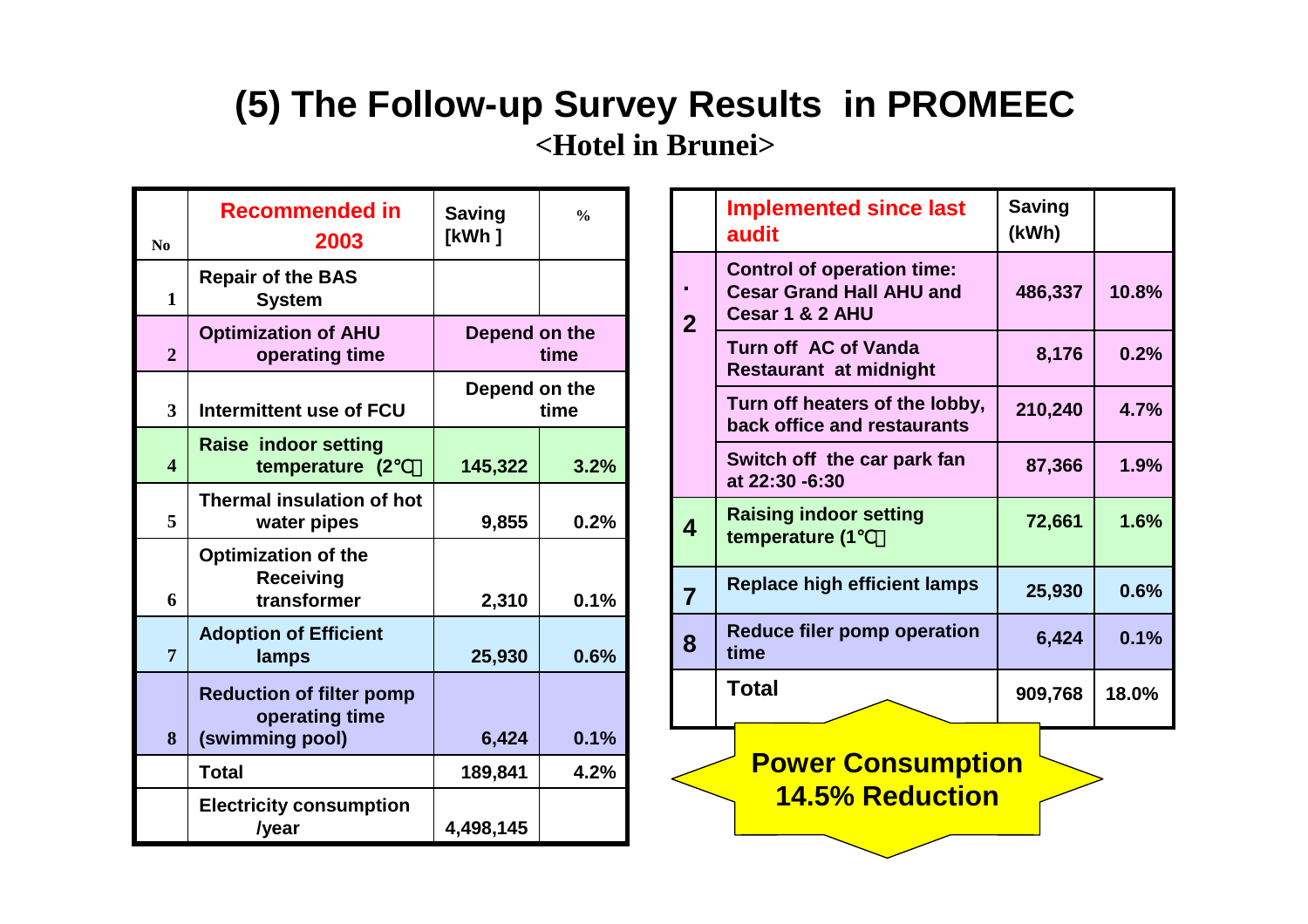#### **(5) The Follow-up Survey Results in PROMEEC Energy Consumption Structure and Energy Efficiency Index (EEI) Hotel**





**Energy Efficiency Index (EEI) : Annual Energy Consumption/Gross floor area**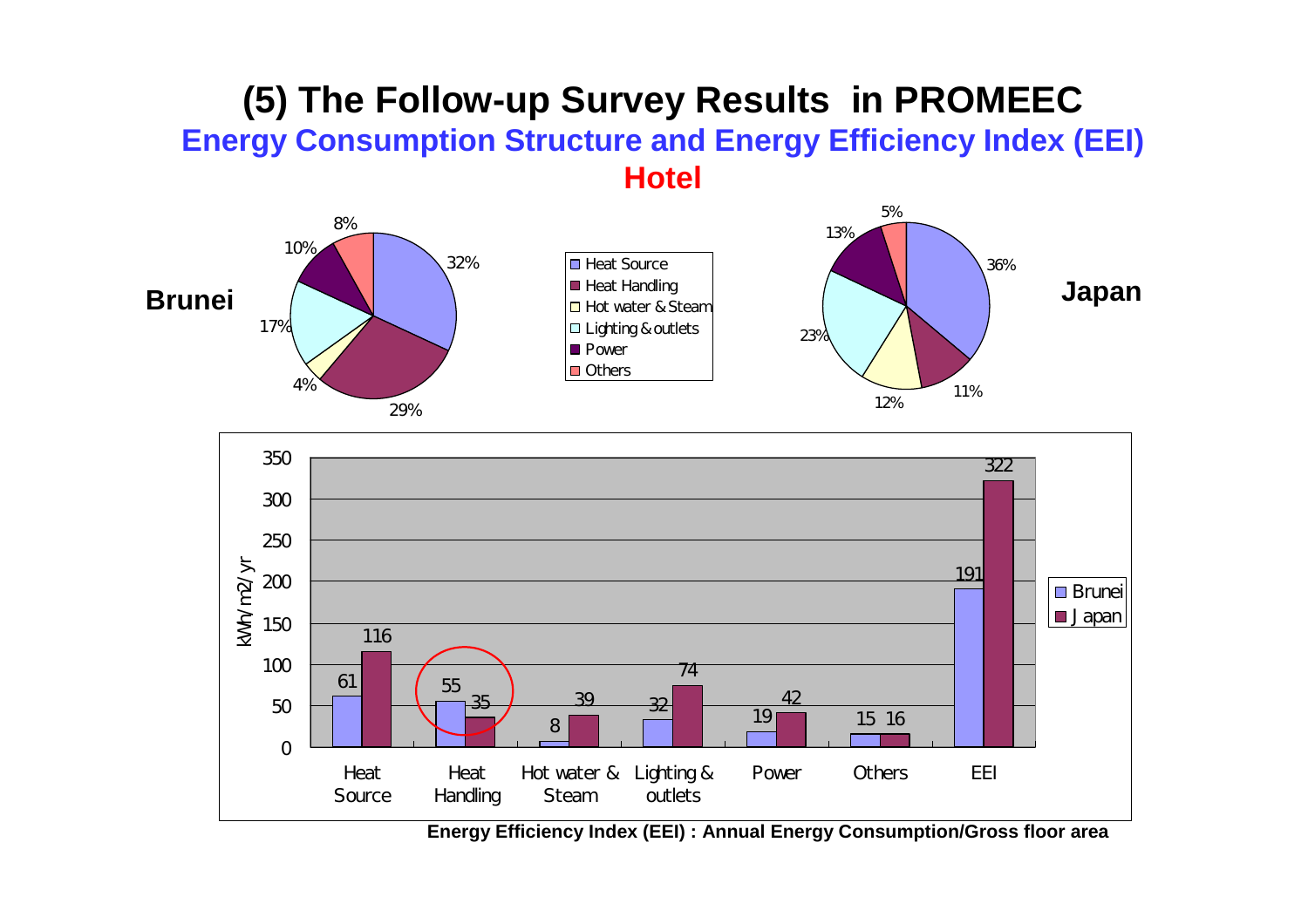## 【**6**】**Follow-up Survey and Energy Audit (6) The Energy Audit Results in PROMEEC 2006**

#### **Building Information: Brunei Darussalam**



**BD-2 OfficeNo. of floors: 6F GFA: 4,826**m**2 Age: 12 yrs Annual Electricity Consumption: 864,820kWh/yr EEI(AC Area): 179Kwh/m2/yr**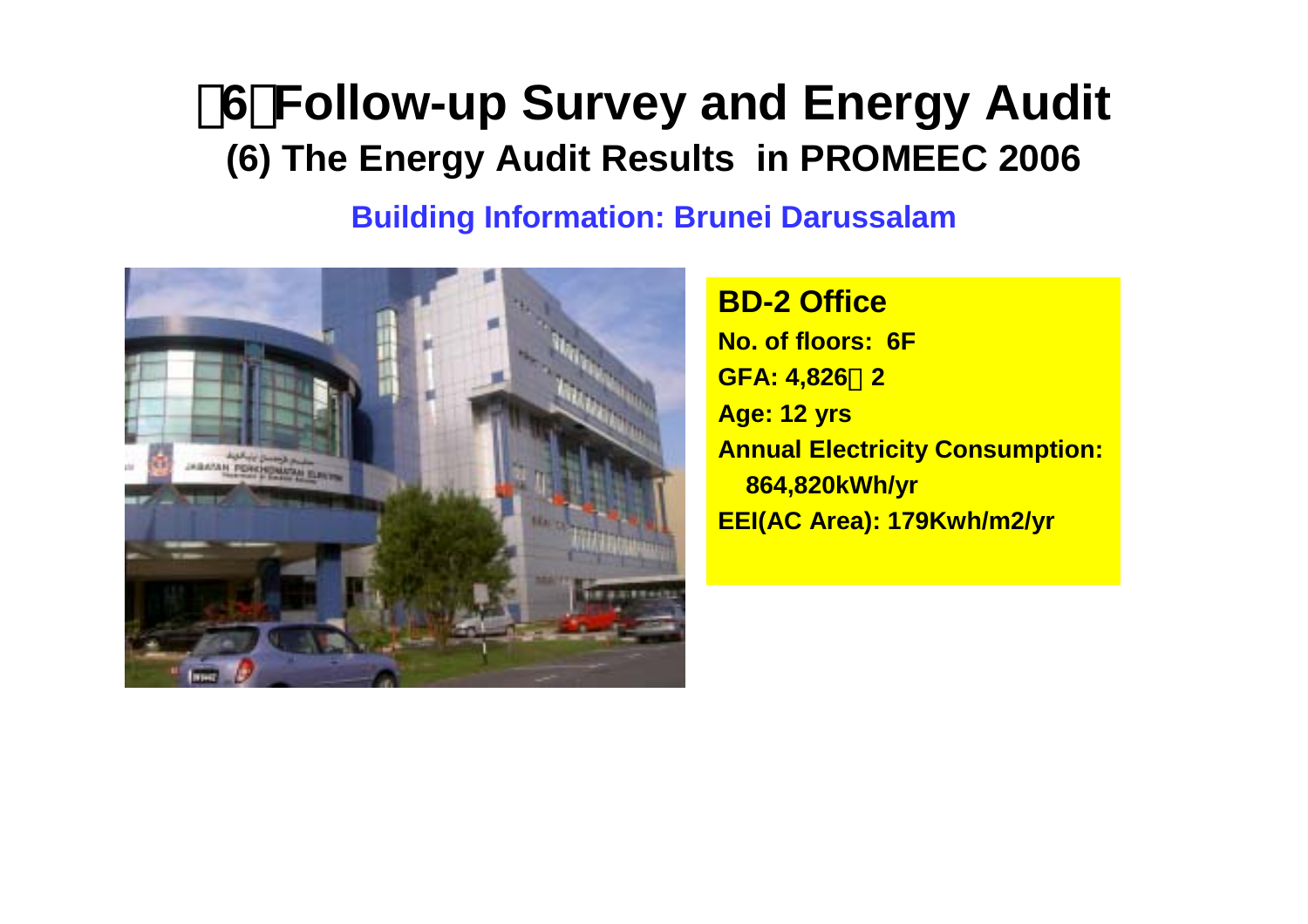### 【**6**】**Follow-up Survey and Energy Audit (6) The Energy Audit Results in PROMEEC 2006 Building Information: Philippines**



**Ph-1 OfficeUsage: Office (Bank) No. of floors: 1BF & 35FGFA: 66,638m2 ACA: 51,608m2 Age: 4 yrs Annual Electricity Consumption: 8,821,528kWh EEI (AC Area): 171kWh/m2/yr** *ECCJ*



**Ph-2 OfficeUsage: Office (Bank) No. of flrs: 1F, 3F, 5F, 6F, 8F &17F Complex ( six buildings) GFA: 156,249**m**2 Age: 36yrs Annual Electricity Consumption: 20,776,582kWh(estimated) EEI(AC Area): 133Kwh/m2/yr**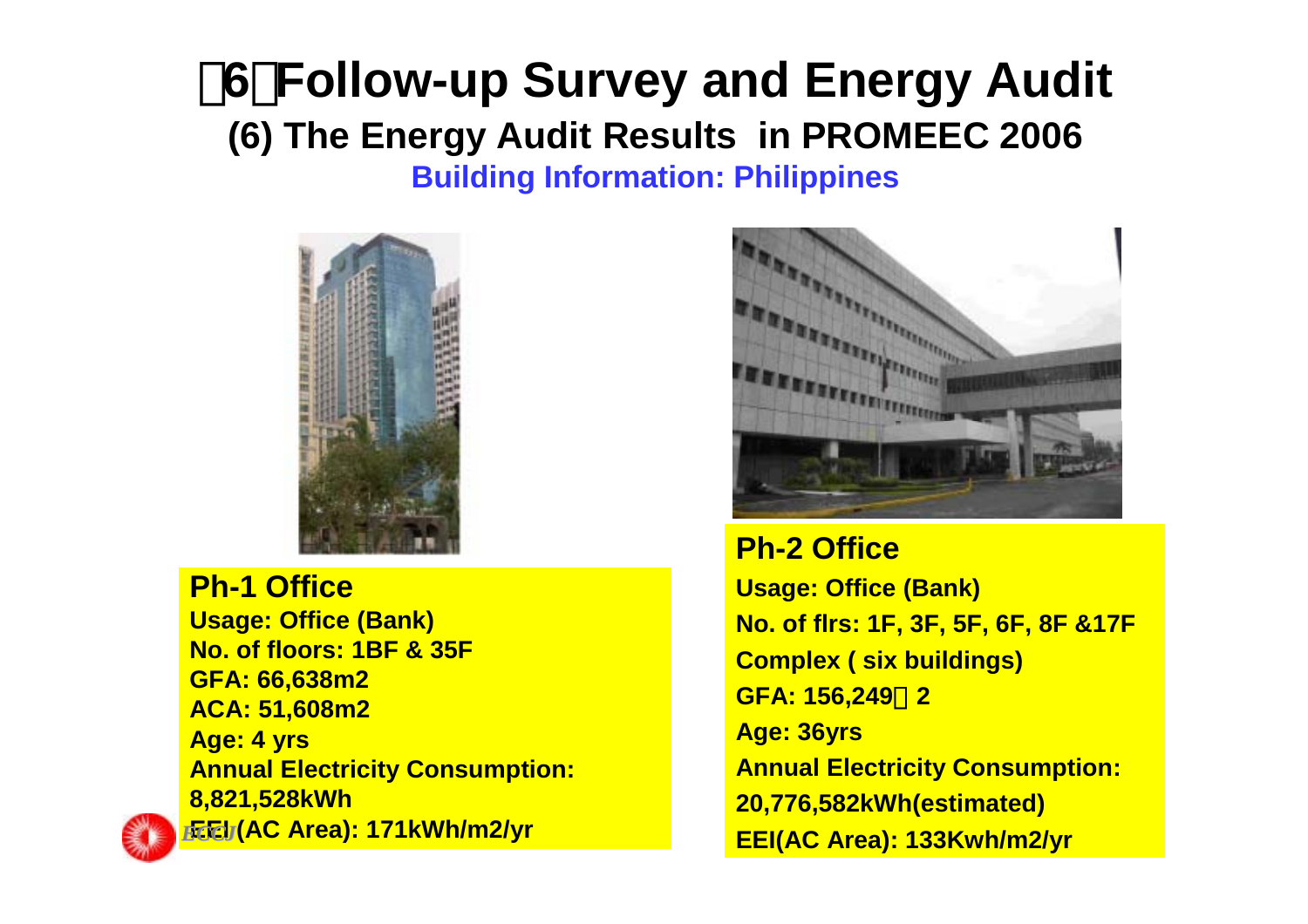### 【**6**】**Follow-up Survey and Energy Audit (6) The Energy Audit Results in PROMEEC 2006 Building Information: Vietnam (HCMC)**





**800 bedsNo. of Floors: 5FGFA:23,921m<sup>2</sup> Age: 3 Years Annual Electricity Consumption: 3,831,283kWh**

**EEI(AC Area): 160Kwh/m2/yr**



#### **VN-2 Supermarket:**

**No. of Floors: 3FGFA: 6,600 m2 Age: 5 years Annual Electricity Consumption: 2,052,689kWh EEI(AC Area): 311 kWh/m2/yr**

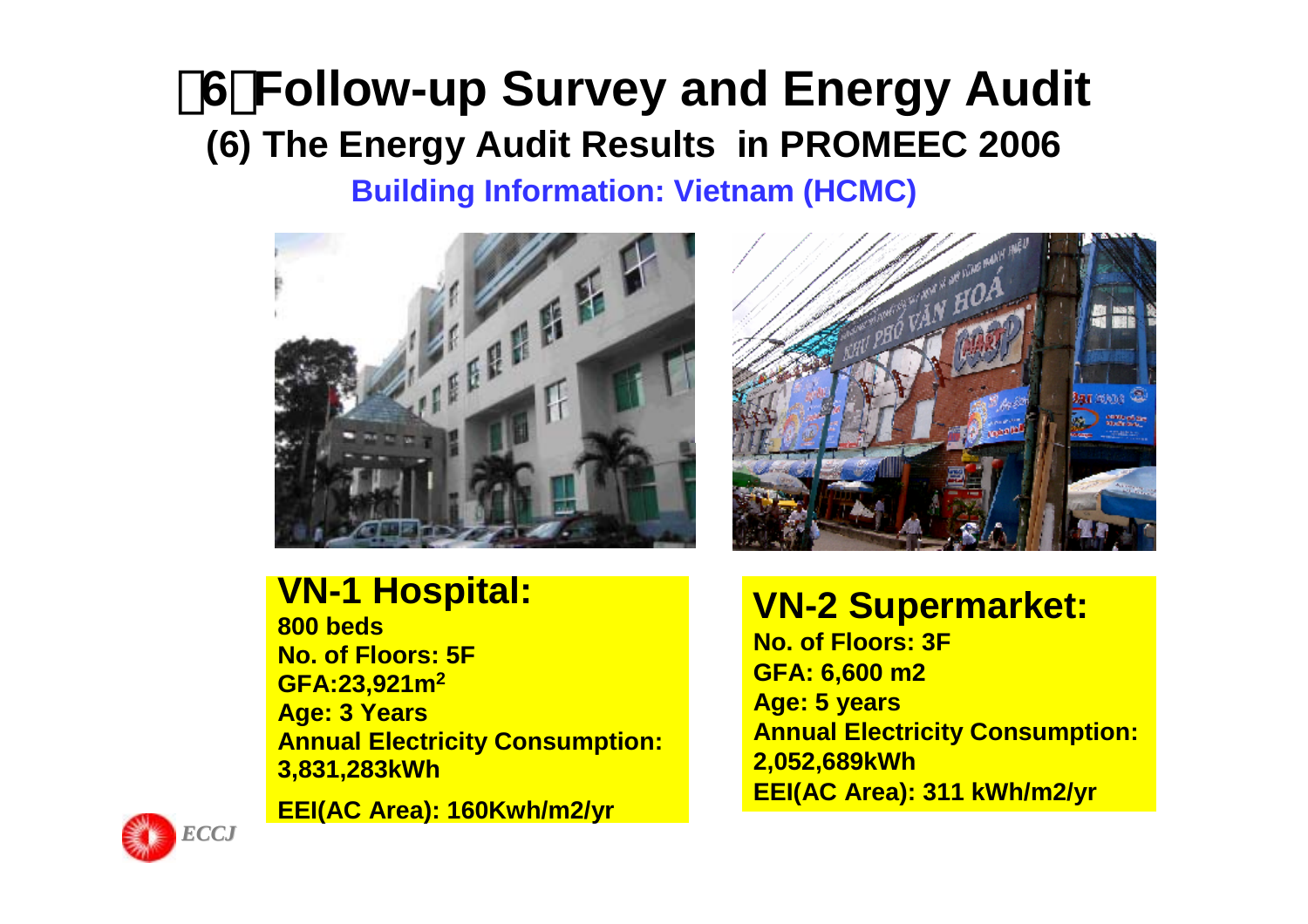#### **(6) The Energy Audit Results in PROMEEC 2006 Energy Consumption Structure and Energy Efficiency Index (EEI) Office Building**



**Energy Efficiency Index (EEI) : Annual Energy Consumption/Gross floor area**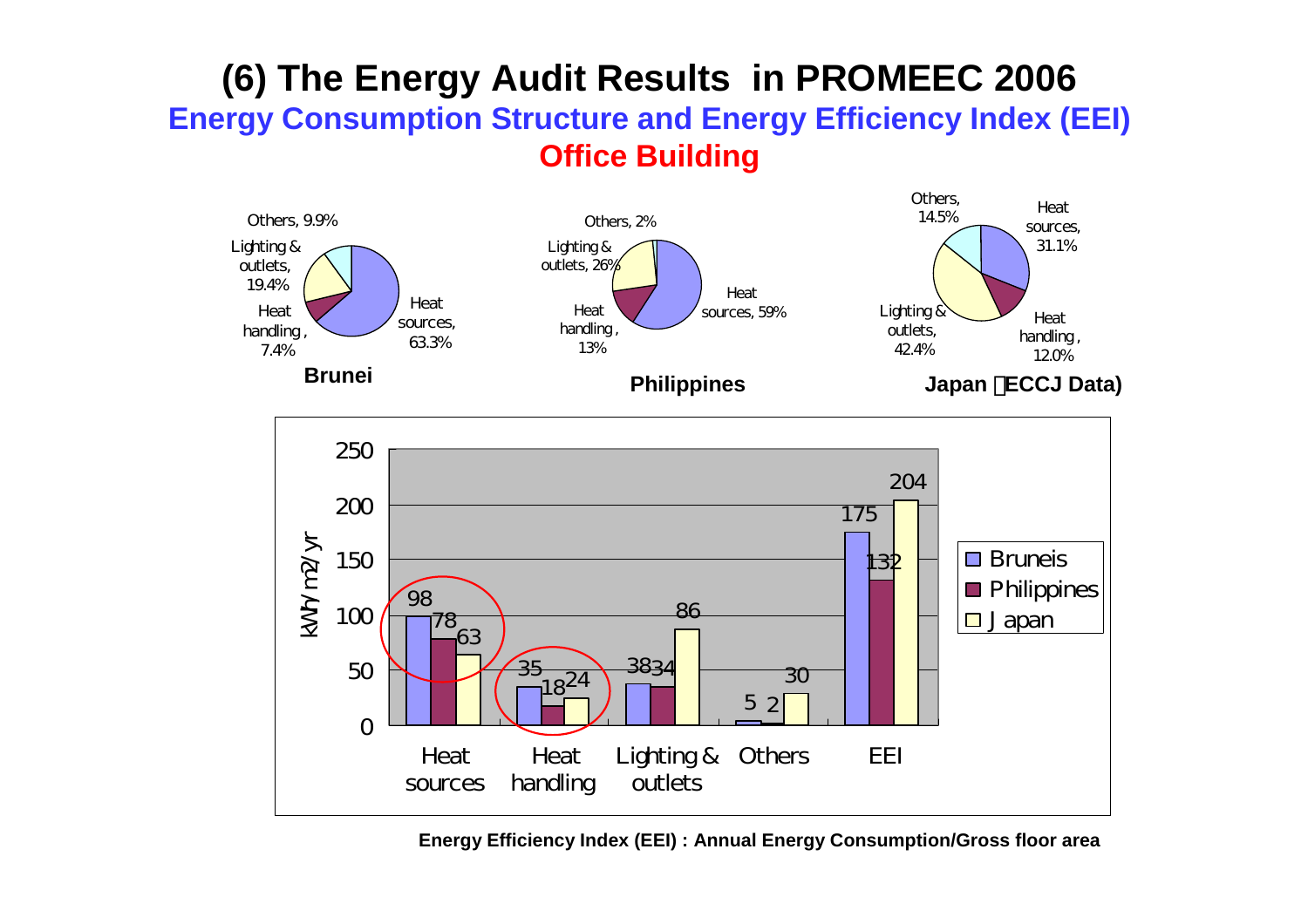### **(6) The Energy Audit Results in PROMEEC 2006 Energy Consumption Structure and Energy Efficiency Index (EEI) Hospital**





**Energy Efficiency Index (EEI) : Annual Energy Consumption/Gross floor area**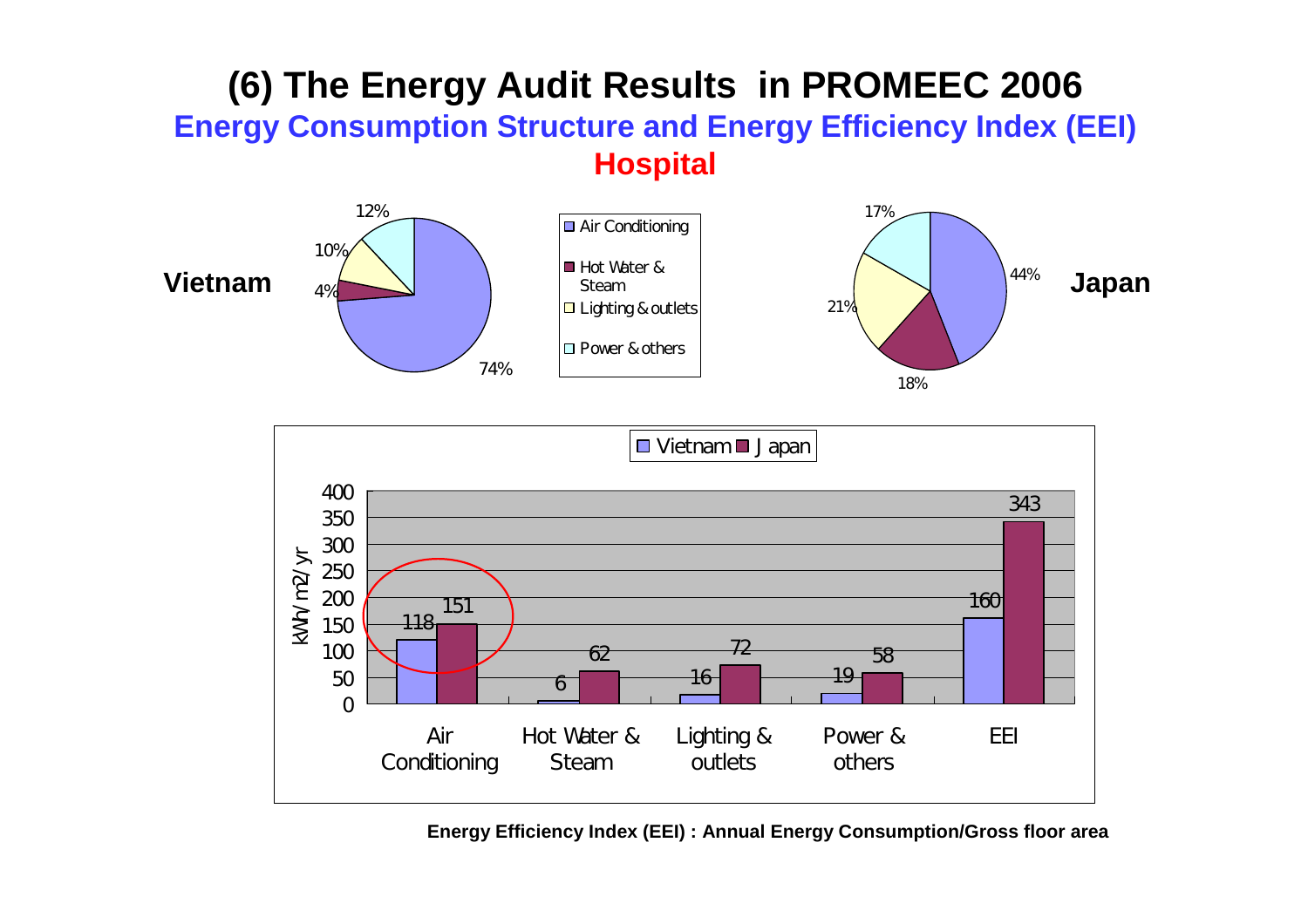#### **(6) The Energy Audit Results in PROMEEC 2006 Energy Consumption Structure and Energy Efficiency Index (EEI) Supermarket**



**Energy Efficiency Index : Annual Energy Consumption/Gross floor area**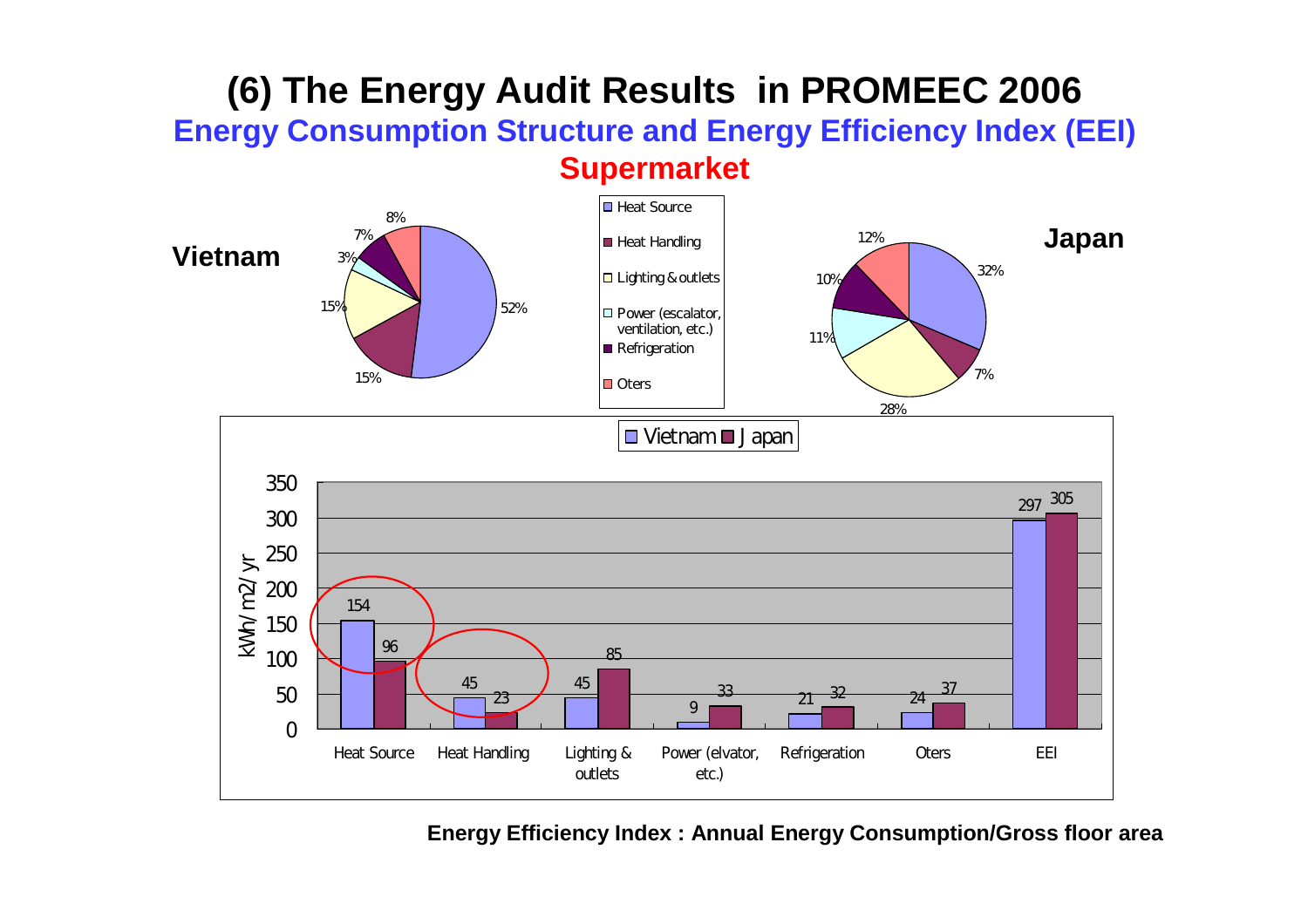### **(6) The Energy Audit Results in PROMEEC 2006 Estimated Saving (kWh) by the Recommendation**

Forem: Coulon UANishnot built a local anglos entation of the recommendations provided by the sydder

| Energy Saving (kwn/year) by the implementation of the recommendations provided by the audits |               |    |                |               |                              |      |                 |    |                          |      |                   |       |
|----------------------------------------------------------------------------------------------|---------------|----|----------------|---------------|------------------------------|------|-----------------|----|--------------------------|------|-------------------|-------|
| <b>Building</b>                                                                              | <b>BR-2</b>   |    | <b>PH-1</b>    |               | <b>PH-2</b>                  |      | $VN-1$          |    | $VN-2$                   |      |                   |       |
| <b>Type of Building</b>                                                                      | <b>Office</b> | %  | <b>Office</b>  | $\frac{9}{6}$ | <b>Office</b>                | $\%$ | <b>Hospital</b> | %  | <b>Market</b>            | %    | <b>Total</b>      | %     |
| Annual Energy Consumption (kWh/year)                                                         | 864,820 100%  |    | 8,821,528 100% |               | 20,776,582 100%              |      |                 |    | 3,831,283 100% 1,959,152 | 100% | 36,253,365 100.0% |       |
| 1. Energy Management                                                                         | 268,928 31%   |    |                |               |                              |      | 191,564 5%      |    |                          |      | 460,492           | 1.3%  |
| (1) Data collection and analysis (BMS)                                                       | 98,400 11%    |    |                |               |                              |      |                 |    |                          |      | 98,400            | 0.3%  |
| (3) General management for EE&C                                                              | 170,528 20%   |    |                |               |                              |      | 191,564         | 5% |                          |      | 362,092           | 1.0%  |
| 2. Air Conditioning                                                                          | 64,800        | 7% | 472,332 5%     |               | 3, 189, 543 15%              |      | 454,118 12%     |    | 64,442                   | 3%   | 4,245,235         | 11.7% |
| (1) Temperature setting                                                                      |               |    | 364,573 4%     |               | 925,850 4%                   |      |                 |    |                          |      | 1,290,423         | 3.6%  |
| (2) Chiller Operation                                                                        | 64,800 7%     |    |                |               | 741,087                      | 4%   | 454,118 12%     |    | 64,442                   | 3%   | 1,324,447         | 3.7%  |
| (3) Cooling Water Supply                                                                     |               |    | 107,759 1%     |               |                              |      |                 |    |                          |      | 107,759           | 0.3%  |
| (4) AHU, FCU, etc.                                                                           |               |    |                |               | 1,522,606                    | 7%   |                 |    |                          |      | 1,522,606         | 4.2%  |
| 3. Lighting & outlets                                                                        | 12,200        | 1% | 418,851        | 5%            |                              |      | 31,045          | 1% | 52,153                   | 3%   | 514,249           | 1.4%  |
| (1) High Efficient Lamps                                                                     | 12,200        | 1% | 38,691         | 0%            |                              |      | 31,045          | 1% | 27,042                   | 1%   | 108,978           | 0.3%  |
| (2) Sensor, IIC., etc                                                                        |               |    |                |               |                              |      |                 |    | 25,111                   | 1%   | 25,111            | 0.1%  |
| (3) CRT to LCD for PC                                                                        |               |    | 380,160 4%     |               |                              |      |                 |    |                          |      | 380,160           | 1.0%  |
|                                                                                              |               |    |                |               |                              |      |                 |    |                          |      |                   |       |
| <b>Total Saving (kWh/year)</b>                                                               | 345,928 40%   |    |                |               | 891, 183 10% 3, 189, 543 15% |      | 676,727 18%     |    | 116,595                  | 6%   | 5,219,976 14.4%   |       |

*ECCJ*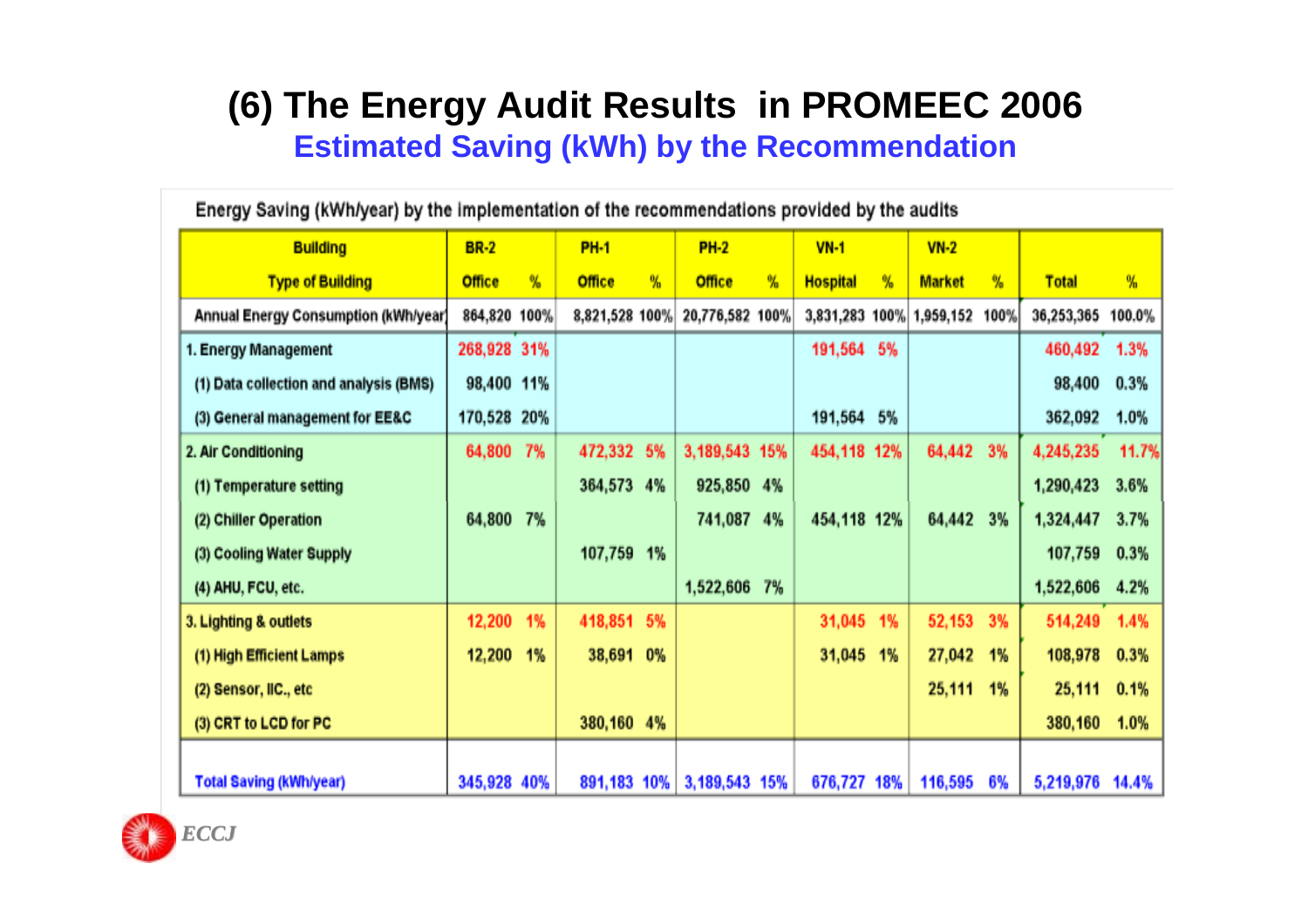## 【**7**】 **For Future Activities**

- **(1) For the Improvement of Energy Audit OJT Activities for the Local Engineers**
- • **Sufficient Information and Data for Fruitful Energy Audits**
	- (1) Sufficient information and data to be provided with to the experts in advance of the energy audits
	- (2) Pre-audits were very effective for the successful audits
	- (3) Excellent preparation by Philippines (one office) & Vietnam for the energy audits

#### **More involvement of the local participants to the energy audit work**

- (1) The participants to carry out the analysis of the results of the audits (measurement, calculation, analysis, making recommendations and to make presentation of the audit results for the building owner)
- (2) The pre-audits should be carry out before the activities.
- (3) More detail and exact data should be collected before the audits

#### **(2) For the Improvement of the Seminar/Workshop**

#### **More Local (Host-country) presenters**

- (1) Two successful cases were presented in Philippines.
- (2) The audit results obtained from the their own audits to be presented

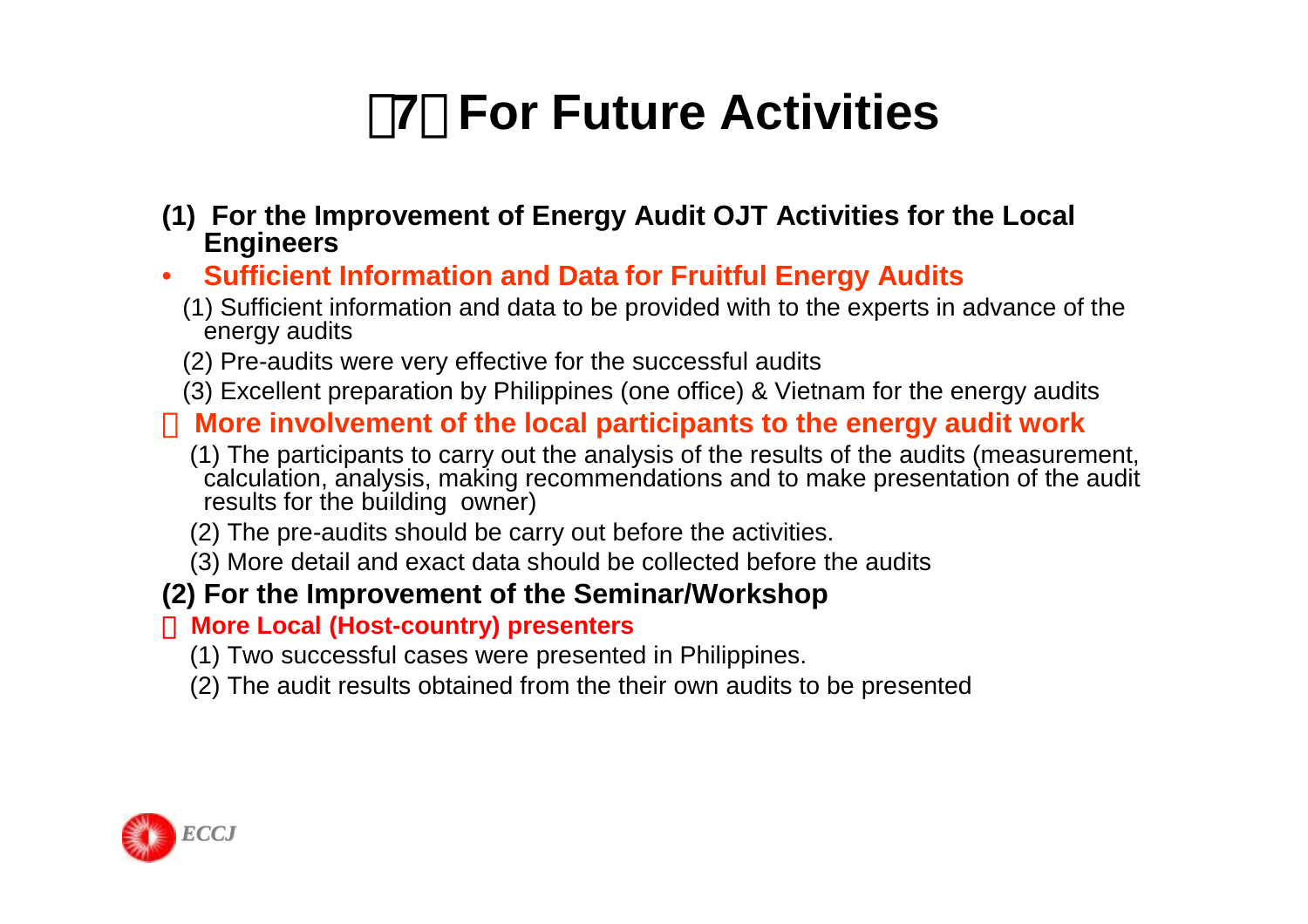## 【**8**】 **Conclusions**

**To remove the identified barriers step by step through the PROMEEC** (**Building) Activities**

### **Main identified Barriers in Buildings**

- • **Lack of awareness of the owners and the architects on EE&C**
- • **Inadequate Information and data of EE&C**
- • **Limited technical and managerial capability of the local engineers and managers**
- •**Financial barriers**



### **PROMEEC Activities**

- • **Energy audit and energy audit OJT for the local engineers & managers**
- • **Seminar–workshop for promotion and dissemination of EE&C**
- • **Development of Technical Directories**
- • **Establishment of DB/BM/GL**
- • **ASEAN Award for EE&C Best Practices of Buildings**



### **Continuous Cooperation !**